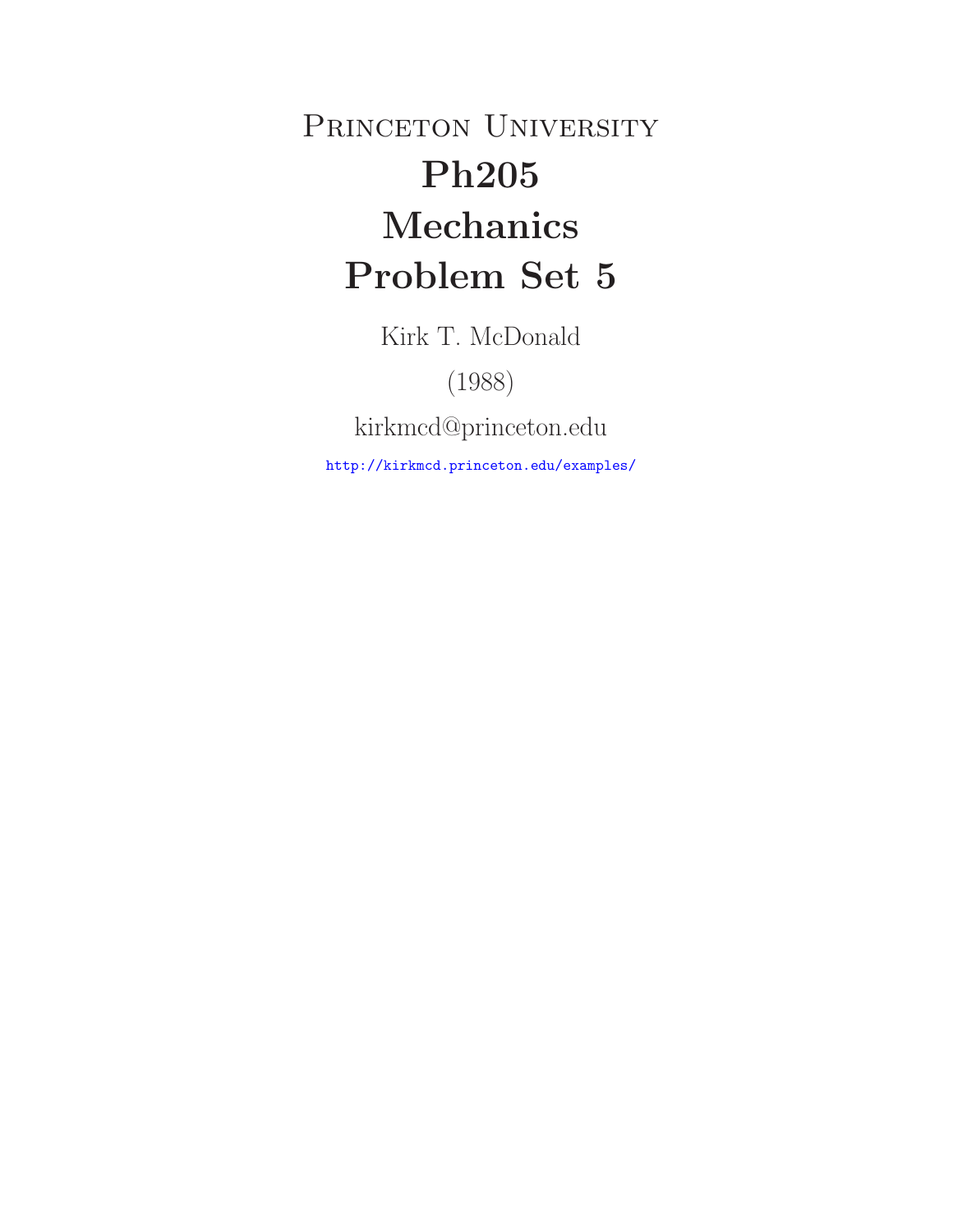1. (a) A uniform rod of length 2a has its ends constrained to slide, without friction, on two wires that makes 45◦ angles as shown in the figure. Show that the length of a simple pendulum with the same frequency of oscillation is  $l = 4a/3$ .



(b) The gizmo of part (a) is rearranged so that it is forced to rotate at constant angular velocity  $\Omega$  about the now-vertical wire.



Construct an effective potential to show that the equilibrium angles are  $\theta_0 = 0$ and  $\cos \theta_0 = 3g/4a\Omega^2$ , where  $\theta$  is the angle of the sliding rod of length 2a to the vertical.

Also show that the frequency of small oscillations is,

$$
\omega = \sqrt{\frac{3g}{4a} - \Omega^2}, \qquad \text{or} \qquad \omega = \Omega \sqrt{1 - \left(\frac{3g}{4a\,\Omega^2}\right)^2}, \tag{1}
$$

depending on which equilibrium is stable.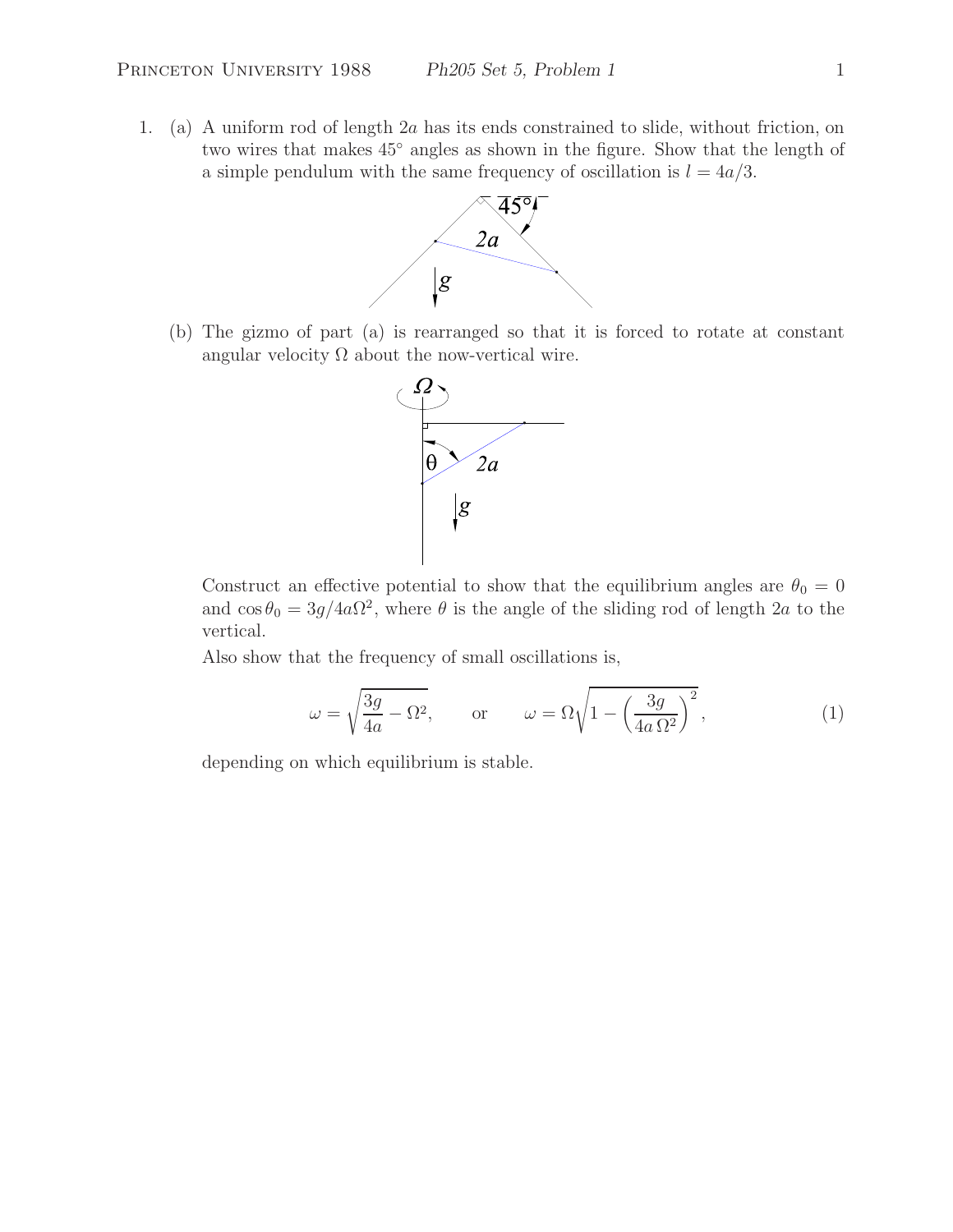2. A mass  $m$  is connected to  $n$  strings and  $n$  other masses  $m$ . The strings hang over the edge of a circular table of radius  $a$ , and are constrained to pass over fixed points, equally spaced, on the circumference of the circle. There is no friction.



If the motion of the hanging masses is purely vertical, show that the frequency of small oscillations is  $\omega = \sqrt{ng/(n+2)a}$  for  $n > 2$ , while for  $n = 2$ ,  $\omega = \sqrt{2g/a}$  of oscillations transverse to the strings on the table (and  $\omega = 0$  for "oscillations" along the strings).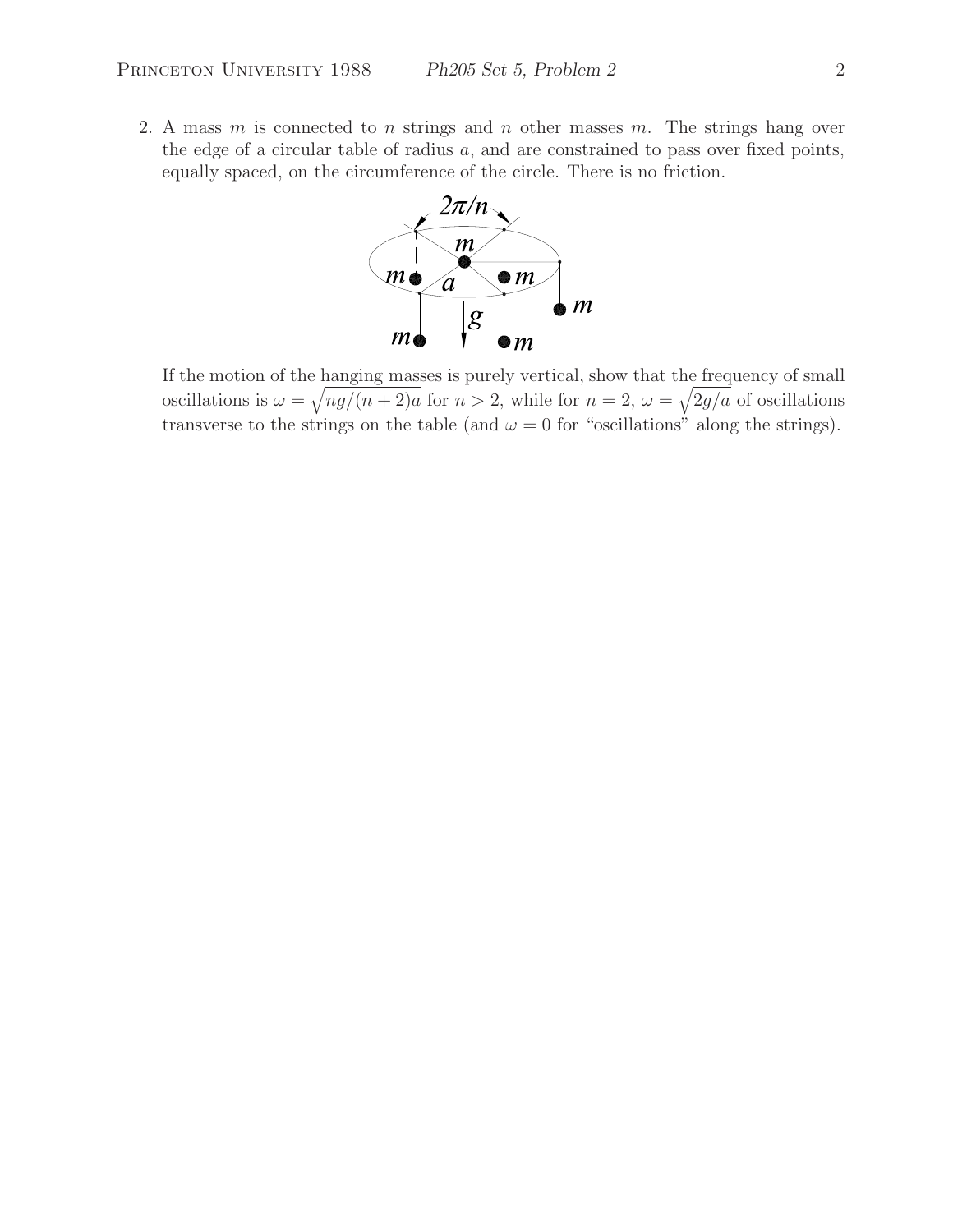3. A cone of half angle  $\alpha$  has its axis vertical and tip downwards. A particle slides freely on its interior surface.



Construct and sketch the effective potential to answer the following:

What is the equilibrium radius  $r_0$  as a function of the angular momentum  $L_0$  about the vertical axis?

What is the equilibrium angular velocity  $\Omega = \dot{\phi}$ ?

What is the angular velocity of small oscillations about the equilibrium orbit?

Sketch the orbits of small oscillations for cones with  $\sin \alpha = 1/2\sqrt{3}$  and  $1/\sqrt{3}$ .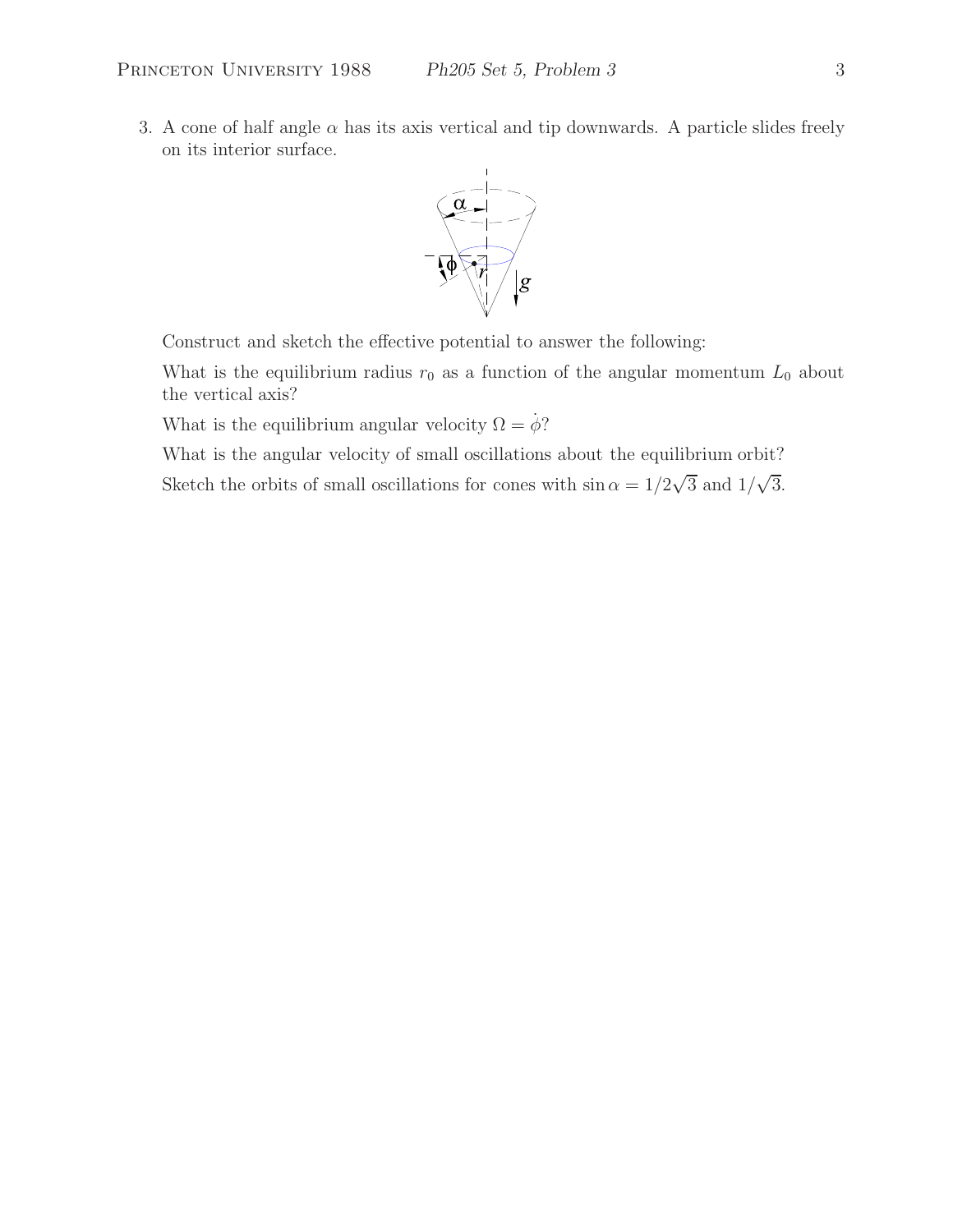4. Consider the central force problem (for a fixed force center) with a potential of the form,

$$
V(r) = -\frac{C}{r^{\lambda}}, \qquad (\lambda \neq 0). \tag{2}
$$

Show that circular orbits are stable only for  $\lambda < 2$ <sup>1</sup>, and that orbits which depart slightly from circularity can be written as,

$$
r(t) = r_0(1 + \epsilon \cos \omega t), \qquad \theta(t) = \Omega t - \frac{2\epsilon}{\sqrt{2 - \lambda}} \sin \omega t, \tag{3}
$$

where  $\epsilon \ll 1$ ,  $\omega = \Omega \sqrt{2-\lambda}$ , and  $\Omega$  is the angular velocity of the circular orbit of radius  $r_0$ . These orbits are simple closed curves only if  $\sqrt{2-\lambda}$  is an integer.<sup>2</sup>

Sketch orbits for  $\lambda = 1$  (gravity),  $\lambda = -2$  (springs), and  $\lambda = -7$ .

Note that the shape, but not the detailed time dependence, of the oscillating orbits is well described by a single epicycle, as first introduced by Apollonius ( $\approx 200$  BC), who also introduced the deferent to explain better the no-so-small oscillation of the orbit of the Moon about the Earth.<sup>3</sup>

<sup>2</sup>More complicated closed curves exist for any rational ratio of  $\omega/\Omega$ .

<sup>&</sup>lt;sup>1</sup>This result in known as Bertrands' Theorem, due to J. Bertrand, *Théorème relatif au mouvement d'un point attir´e vers un centre fixe*, Comptes Rendus Acad. Sci. **77**, 849 (1873), http://kirkmcd.princeton.edu/examples/mechanics/bertrand\_cras\_77\_849\_73.pdf http://kirkmcd.princeton.edu/examples/mechanics/bertrand\_cras\_77\_849\_73\_english.pdf

<sup>3</sup>See, for example, J.L.E. Dreyer, *A History of Astronomy from Thales to Kepler* (Dover, 1953), http://kirkmcd.princeton.edu/examples/mechanics/dreyer\_53.pdf, and G. Gallavotti, *Quasi periodic motions from Hipparchus to Kolmogorov*, Rend. Mat. Acc. Lincei **12**, 125 (2001), http://kirkmcd.princeton.edu/examples/mechanics/gallavotti\_rmac\_12\_125\_01.pdf.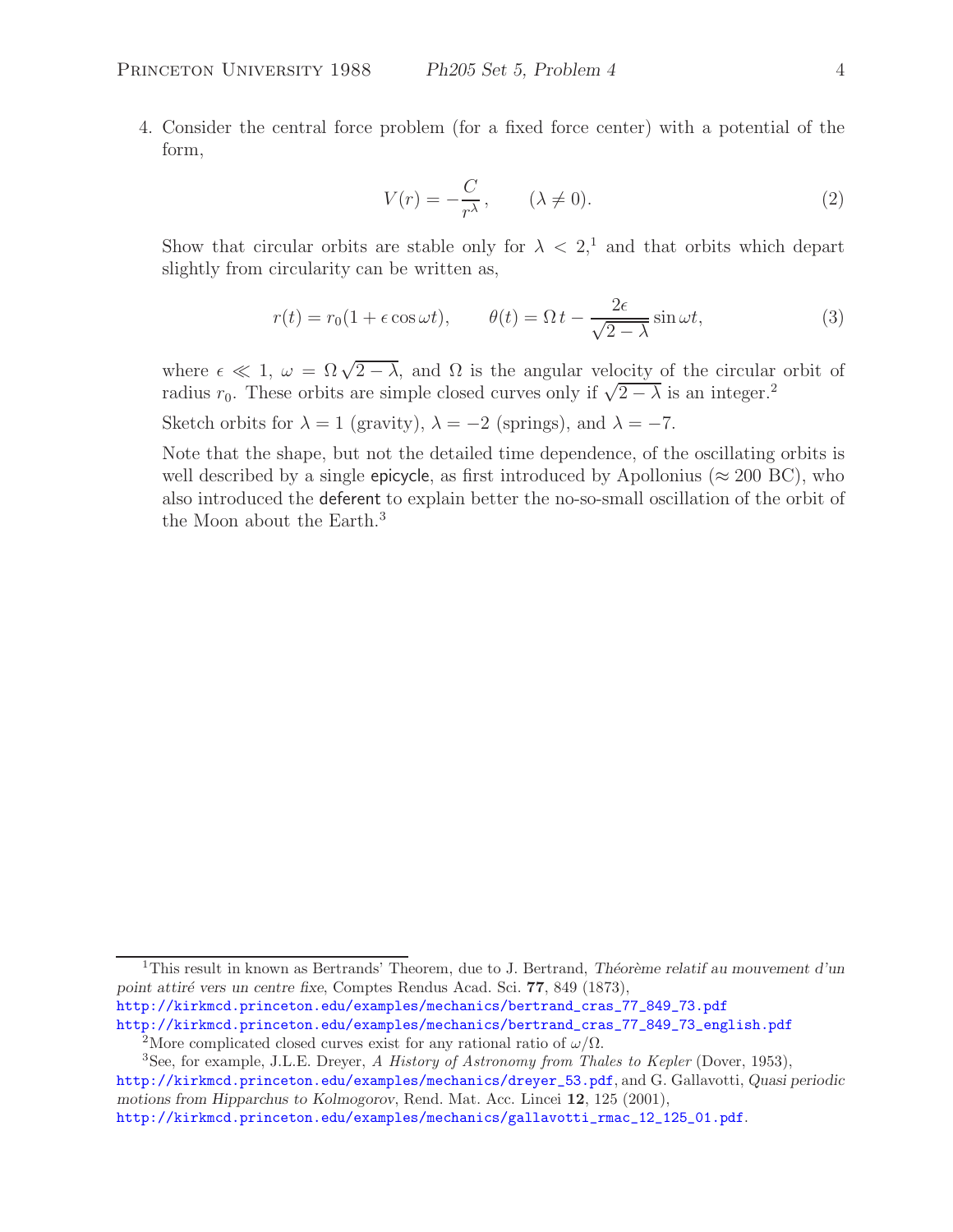- 5. (a) Show that the period of a speck of dust around the surface of a spherical boulder in outer space is the same at that of a low-altitude satellite around the Earth (*i.e.*, the period of an orbit just above the surface of a sphere depends only on the density of the sphere).
	- (b) **Satellite Paradox.** A satellite is in a near-circular orbit about the Earth, which orbit is in Earth's upper atmosphere. The satellite experiences a drag force  $\mathbf{F} =$  $-\alpha \mathbf{v}$  with small  $\alpha$ , and its orbit remains essentially circular at all times. Deduce  $v(t)$  and the radius  $r(t)$  of the orbit, for intimal values of  $v_0$  and  $r_0$ .

*Hint: "brute force" use of*  $\mathbf{F} = m\mathbf{a}$  *is insufficient here.*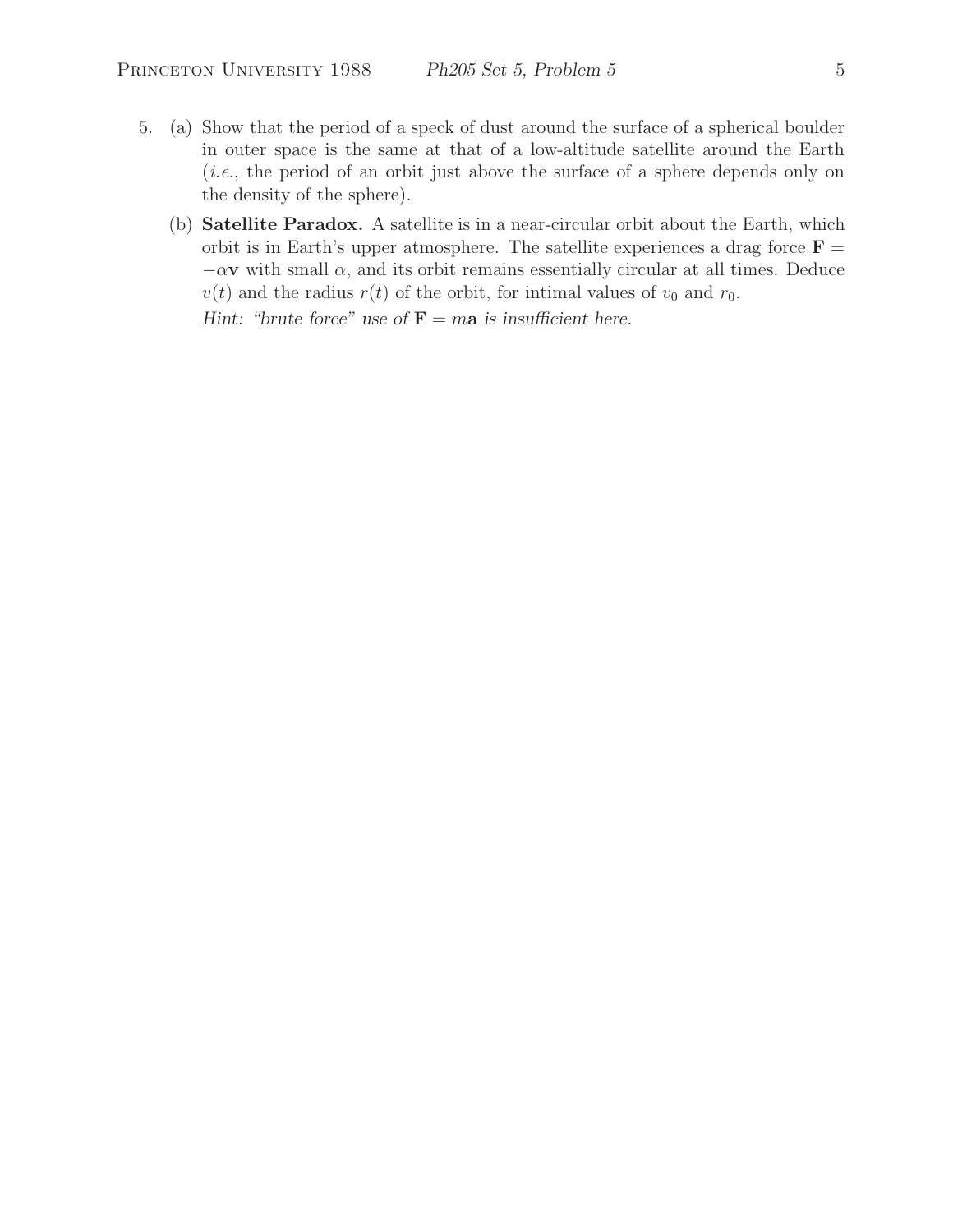6. A comet in a parabolic orbit about the Sun has perihelion at distance  $p$ .

Recall that a parabola has eccentricity  $\epsilon = 1$ .

- (a) What is the total energy of the comet?
- (b) What is the angular momentum of the comet with respect to the Sun (neglecting any possible "spin" of the comet)?
- (c) What is the angle  $\theta$  between the line from the Sun to the perihelion of the comet's orbit and the radius to the point where the orbits of the Earth and the comet intersect?
- (d) Show that the time spent by the comet inside the Earth's orbit (of radius a) is,

$$
T = \frac{2}{3} \sqrt{\frac{2a^3}{GM}} \sqrt{1 - \frac{p}{a}} \left( 1 + \frac{2p}{a} \right),\tag{4}
$$

where  $M$  is the mass of the Sun, and perturbations of the comet's orbit by the planets are neglected.

Show also that  $T_{\text{max}} \approx 11$  weeks.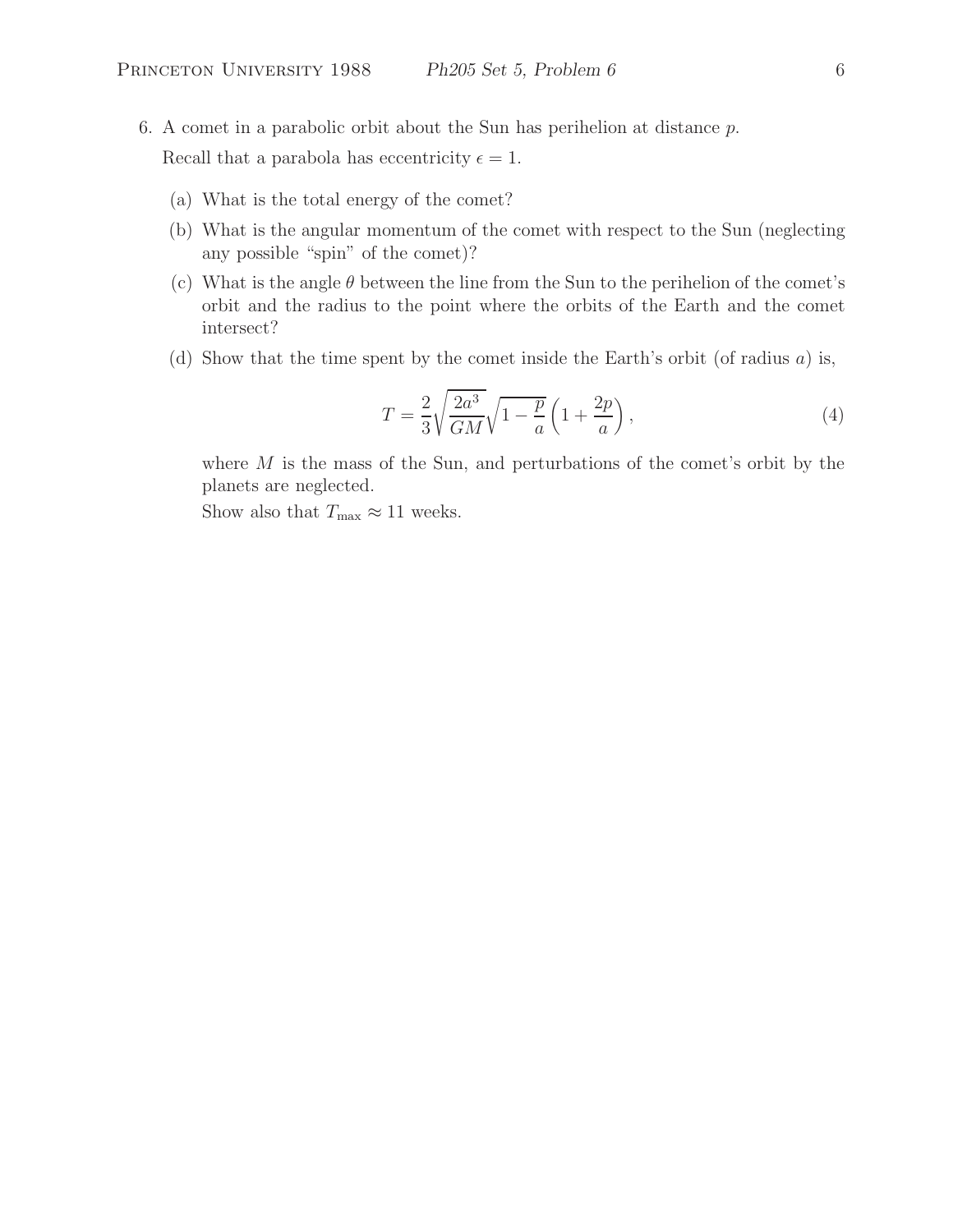7. Consider a particle of mass  $m$  and angular momentum  $L$  about the origin, subject to the attractive central force,

$$
F = -\frac{C}{r^3},\tag{5}
$$

with  $C > 0$ .

Discuss the character of circular orbits using the effective potential, and then discuss the forms of generals orbits using the orbit equation,

$$
\frac{d^2u}{d\theta^2} + u = \cdots, \qquad u = \frac{1}{r},\tag{6}
$$

to show that there are 3 classes of orbits.

*Sometimes a figure is worth a thousand words (although there are no figures in* J.- L. Lagrange, *M´ecanique Analytique* (1788),

http://kirkmcd.princeton.edu/examples/mechanics/lagrange\_ma\_v1\_11.pdf http://kirkmcd.princeton.edu/examples/mechanics/lagrange\_ma\_v2\_15.pdf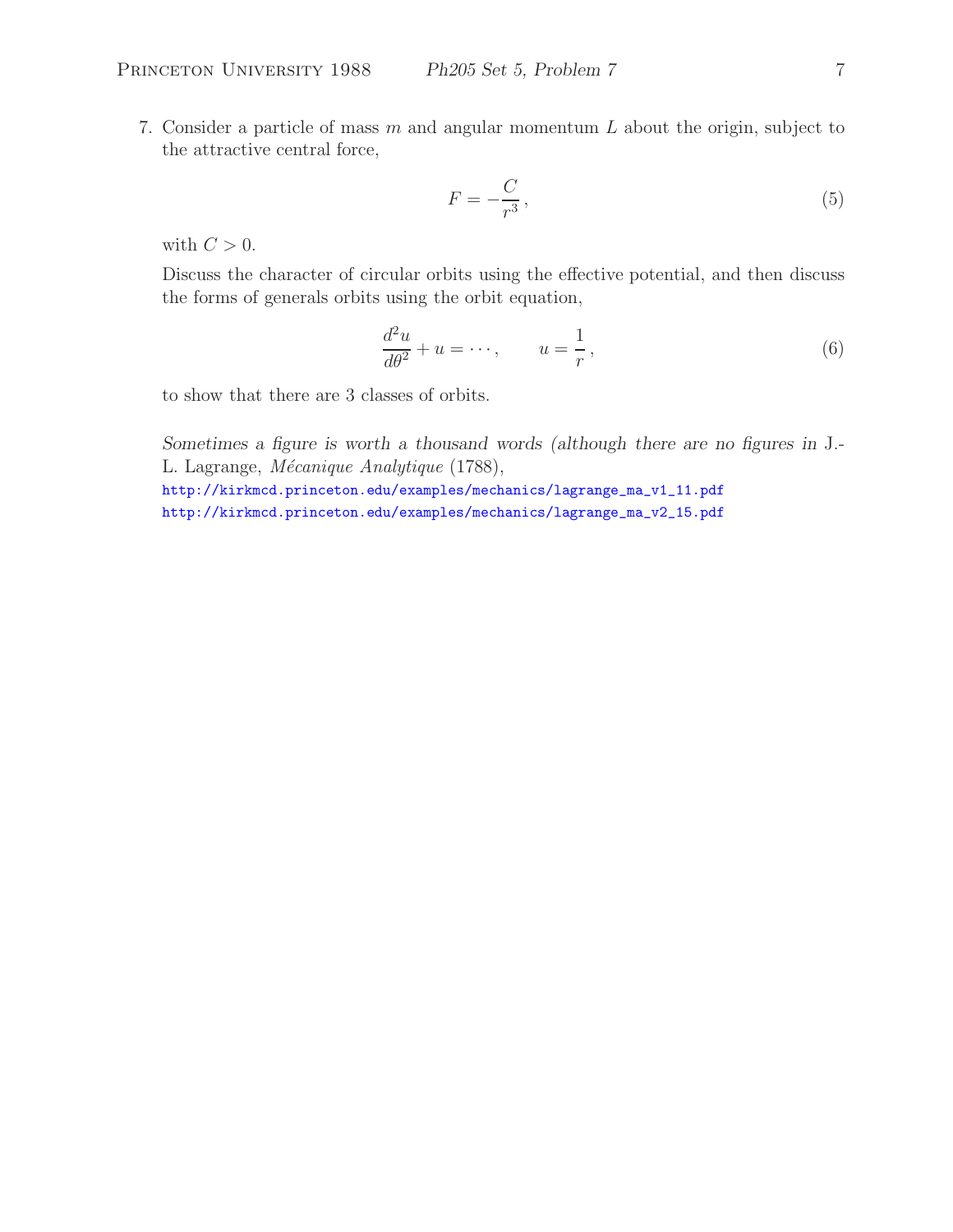## 8. **Precession of the Perihelion of Mercury.**

A famous problem is astronomy is the precession of the perihelion of the planet Mercury's orbit by  $40''$  per century in the direction of the motion of the orbit, beyond that due to the effect of other planets in the solar system.<sup>4</sup> The average radius of the orbit about the Sun is  $6 \times 10^{10}$  m, the eccentricity is  $\epsilon = 0.20 - 6$ , and the period is  $T = 0.24$ Earth years.

Suppose that the force of gravity on a mass  $m$  is actually,

$$
F = -\frac{Am}{r^2} - \frac{Bm}{r^3}.\tag{7}
$$

Use the orbit equation to show that the form of the orbit is,

$$
\frac{1}{r} = \frac{1 + \epsilon \cos \beta \theta}{a(1 - \epsilon^2)}, \quad \text{where} \quad \beta = \sqrt{1 - \frac{Bm}{L^2}}.
$$
 (8)

Supposing  $\eta \equiv B/Aa$  is very small, show that the perihelion advances by,

$$
\Delta\theta \approx \frac{\pi\eta}{1 - \epsilon^2},\tag{9}
$$

each revolution (invoking Kepler's 3<sup>rd</sup> law if necessary), and that  $\eta \approx 1.4 \times 10^{-7}$  would be sufficient to explain the observed precession of Mercury's orbit.

<sup>4</sup>For a review as of 1913, see W. De Sitter, *Some problems of astronomy (VII The secular variation of the elements of the four inner planets)*, The Observatory **36**, 296 (1913), http://kirkmcd.princeton.edu/examples/mechanics/desitter\_obs\_36\_296\_13.pdf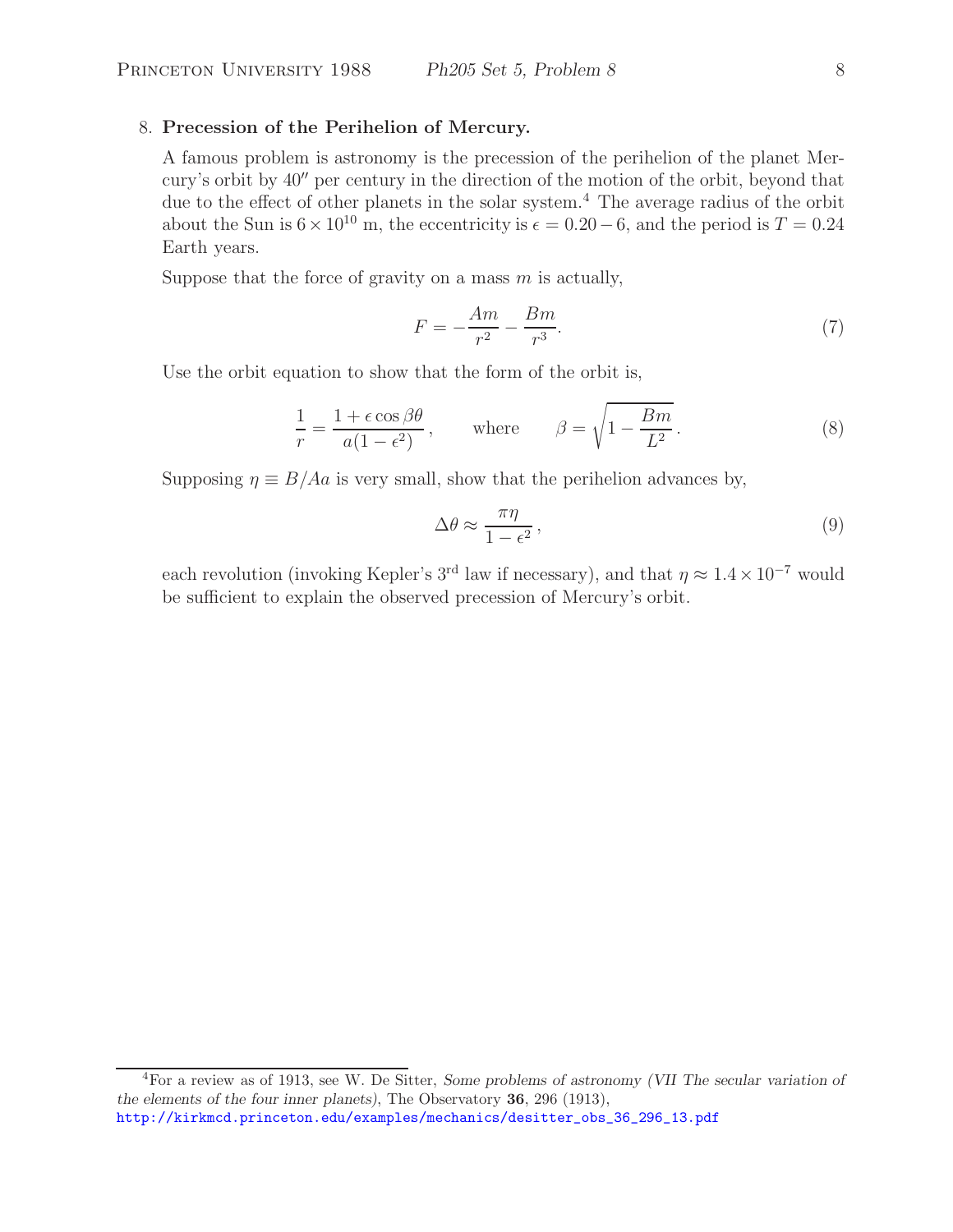# 9. (a) **Oblate Sun.**

If the Sun has equatorial radius R that is larger than the polar radius  $R(1 - \eta)$ , then its Newtonian gravitational potential for interaction with mass m at distance r becomes,

$$
V = -\frac{GMm}{r} - \frac{GMm\eta R^2 (1 - 3\cos^2\theta)}{5r^3} + \mathcal{O}(\eta^2),\tag{10}
$$

where M is the mass of the Sun, and  $\theta$  is the polar angle in a spherical coordinate system  $(r, \theta, \phi)$ .



Use the effective-potential method to show that for orbits in the plane  $\theta = 90^{\circ}$ the equilibrium circular radius is related to the equilibrium angular velocity  $\Omega$  by,

$$
\frac{1}{r_0^3} = \frac{\Omega^2}{GM} - \frac{3\eta R^2}{5r_0^5},\tag{11}
$$

and that the angular frequency of small oscillations about this orbit is,

$$
\omega = \Omega \sqrt{1 - \frac{6GM\eta R^2}{5\Omega^2 r_0^5}}.
$$
\n(12)

For  $M = 2 \times 10^{30}$  kg and  $R = 7 \times 10^8$  m, what value of *n* is needed to explain the precession of the perihelion of Mercury?

### (b) **General Relativity.**

Einstein's theory of general relativity as applied to planetary motion about the Sun modifies the Newtonian force law to,

$$
F = -\frac{GMm}{r^2} \left( 1 - \frac{3L^2}{(mrc)^2} \right),\tag{13}
$$

where c is the speed of light. The dependence of  $F$  on  $r$  has the same form as that of an oblate Sun in Newtonian theory. Using part (a), you can quickly verify that Einstein's theory predicts an advance of the perihelion of,

$$
\Delta \phi = \frac{24\pi^3 r_0^2}{T^2 c^2},\tag{14}
$$

per revolution, which for Mercury is very close to  $40''$  per century.

*R.H. Dicke of Princeton spent a lot of effort measuring the oblateness of the Sun (with null results) to see if general relativity might be wrong.*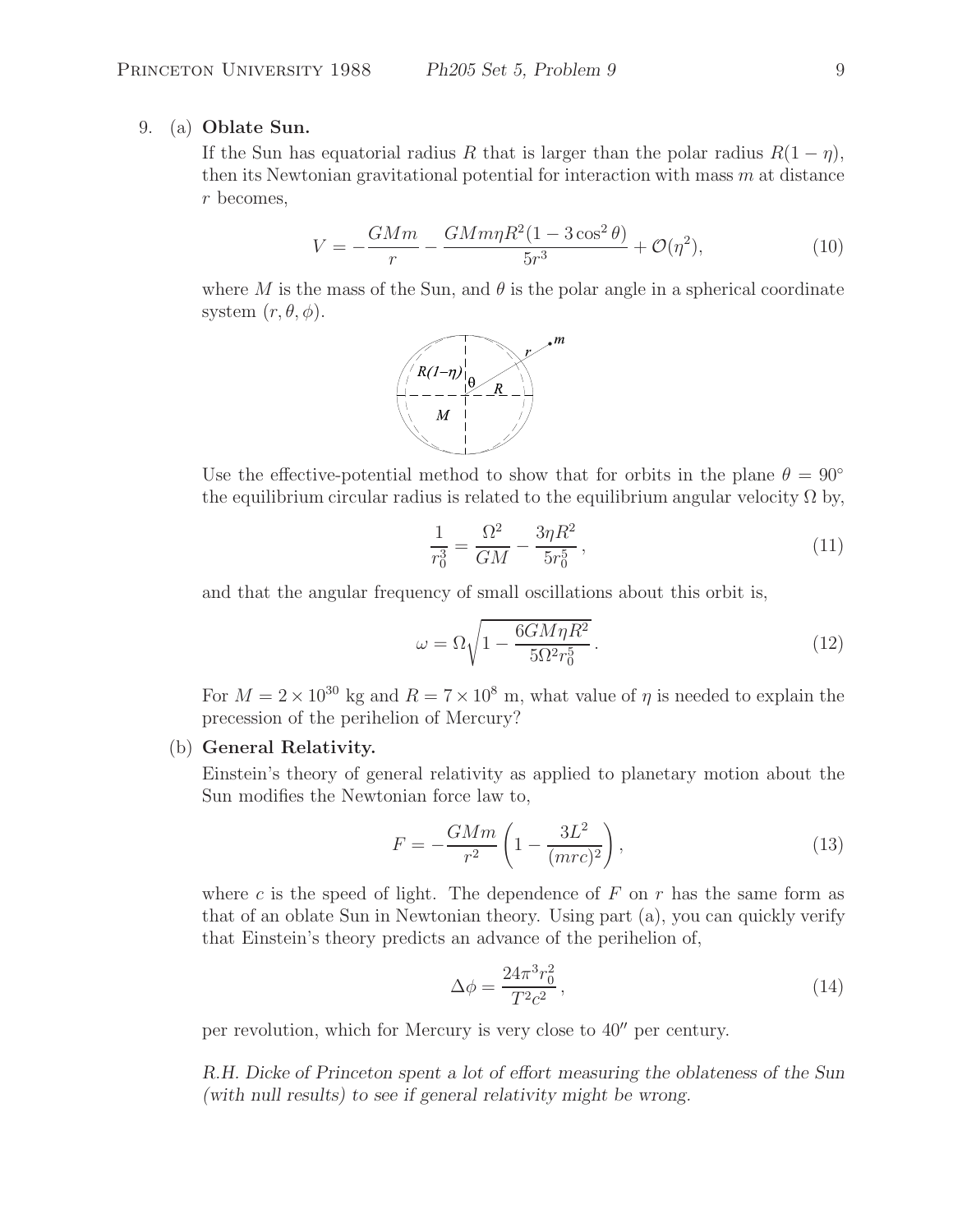### **Solutions**

1. (a) We take the origin at the vertex of the two fixed wires, and angle  $\theta$  to the vertical of the center of mass of the moving rod as the single coordinate in Lagrange's method.



The kinetic energy is,

$$
T = \frac{ma^2\dot{\theta}^2}{2} + \frac{I_{\rm cm}\dot{\theta}^1}{2} = \frac{2ma^2\dot{\theta}^2}{3},\tag{15}
$$

and the potential energy can be written as,

$$
V = -mga\cos\theta.\tag{16}
$$

The equation of motion follows from this as,

$$
\frac{d}{dt}\frac{\partial T}{\partial \dot{\theta}} = \frac{4ma^2\ddot{\theta}}{3} = -\frac{\partial V}{\partial \theta} = -mga\sin\theta.
$$
 (17)

For small  $\theta$ , this reduces to the springlike equation,

$$
\ddot{\theta} = -\frac{3g}{4a}\theta,\tag{18}
$$

so the angular frequency of small oscillations is,

$$
\omega = \sqrt{\frac{3g}{4a}},\tag{19}
$$

which is the frequency of oscillation of a simple pendulum of length  $4a/3$ .

(b) This problem is Ex. 450, p. 371 of E.J. Routh, *The Advanced Part of a Treatise on the Dynamics of a System of Rigid Bodies*, 6<sup>th</sup> ed. (Macmillan, 1905), http://kirkmcd.princeton.edu/examples/mechanics/routh\_advanced\_rigid\_dynamics.pdf.

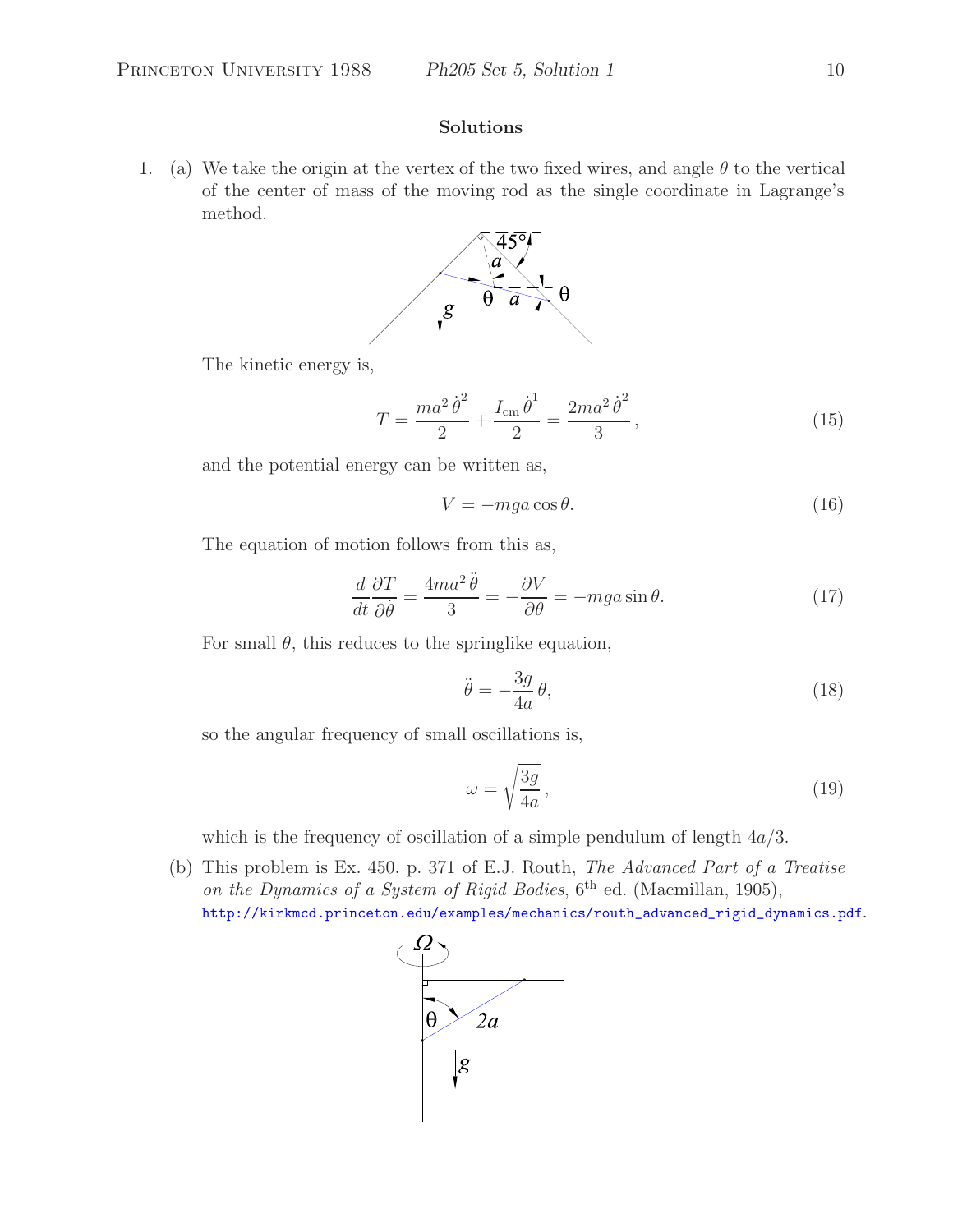The kinetic energy is that of eq. (15) plus the kinetic energy  $I\Omega^2/2$  of rotation of the rod about the vertical axis, where,

$$
I = \frac{m}{2a} \int_0^{2a} dl \, (l \sin \theta)^2 = \frac{m(2a)^2 \sin^2 \theta}{3} = \frac{4ma^2 \sin^2 \theta}{3}.
$$
 (20)

Hence,

$$
T = \frac{2ma^2\dot{\theta}^2}{3} + \frac{2ma^2\Omega^2\sin^2\theta}{3}.
$$
 (21)

The potential energy can again be written as,

$$
V = -mga\cos\theta.\tag{22}
$$

The equation of motion follows from the Lagrangian  $\mathcal{L} = T - V$  as,

$$
\frac{d}{dt}\frac{\partial \mathcal{L}}{\partial \dot{\theta}} = \frac{4ma^2\ddot{\theta}}{3} = \frac{\partial \mathcal{L}}{\partial \theta} = -mga\sin\theta + \frac{4ma^2\Omega^2\sin\theta\cos\theta}{3}.
$$
 (23)

At equilibrium,  $\ddot{\theta} = 0$ , such that the equilibrium angles are,

$$
\theta_0 = 0 \qquad and \qquad \cos \theta_0 = 3g/4a \,\Omega^2. \tag{24}
$$

To describe the problem in terms of an effective potential, we note that the Lagrangian  $\mathcal{L} = T - V$  is independent of time, so the Hamiltonian is constant (although the mechanical energy of the system varies with time),

$$
H = \dot{\theta}\frac{\partial\mathcal{L}}{\partial\dot{\theta}} - \mathcal{L} = \frac{1}{2}\frac{4ma^2}{3}\dot{\theta}^2 - \frac{2ma^2\Omega^2\sin^2\theta}{3} - mga\cos\theta.
$$
 (25)

The system can be described as having an effective mass  $m_{\text{eff}} = 4ma^2/3$  and an effective potential,

$$
V_{\text{eff}} = -\frac{2ma^2\Omega^2\sin^2\theta}{3} - mga\cos\theta\,,\tag{26}
$$

$$
\frac{dV_{\text{eff}}}{d\theta} = -\frac{4ma^2\,\Omega^2\sin\theta\cos\theta}{3} + mga\sin\theta,\tag{27}
$$

$$
\frac{d^2V_{\text{eff}}}{d\theta^2} = -\frac{4ma^2\,\Omega^2\cos 2\theta}{3} + mga\cos\theta. \tag{28}
$$

At equilibrium,  $dV_{\text{eff}}/d\theta = 0$ , which yields that same equilibrium angles as found above (so we could have skipped finding the general equations of motion).

The equilibria are stable provided  $d^2V_{\text{eff}}(\theta_0)/d\theta^2 = k_{\text{eff}} > 0$ , in which case the angular frequency of small oscillations is  $\omega = \sqrt{k_{\text{eff}}/m_{\text{eff}}}$ . For  $\theta_0 = 0$ ,

$$
k_{\text{eff}} = \frac{d^2 V_{\text{eff}}}{d\theta^2} = mga - \frac{4ma^2 \,\Omega^2}{3},\qquad(29)
$$

$$
\omega = \sqrt{\frac{mga - 4ma^2 \Omega^2/3}{4ma/3}} = \sqrt{\frac{3g}{4a} - \Omega^2} \qquad \text{provided} \qquad \frac{3g}{4a \Omega^2} > 1. \tag{30}
$$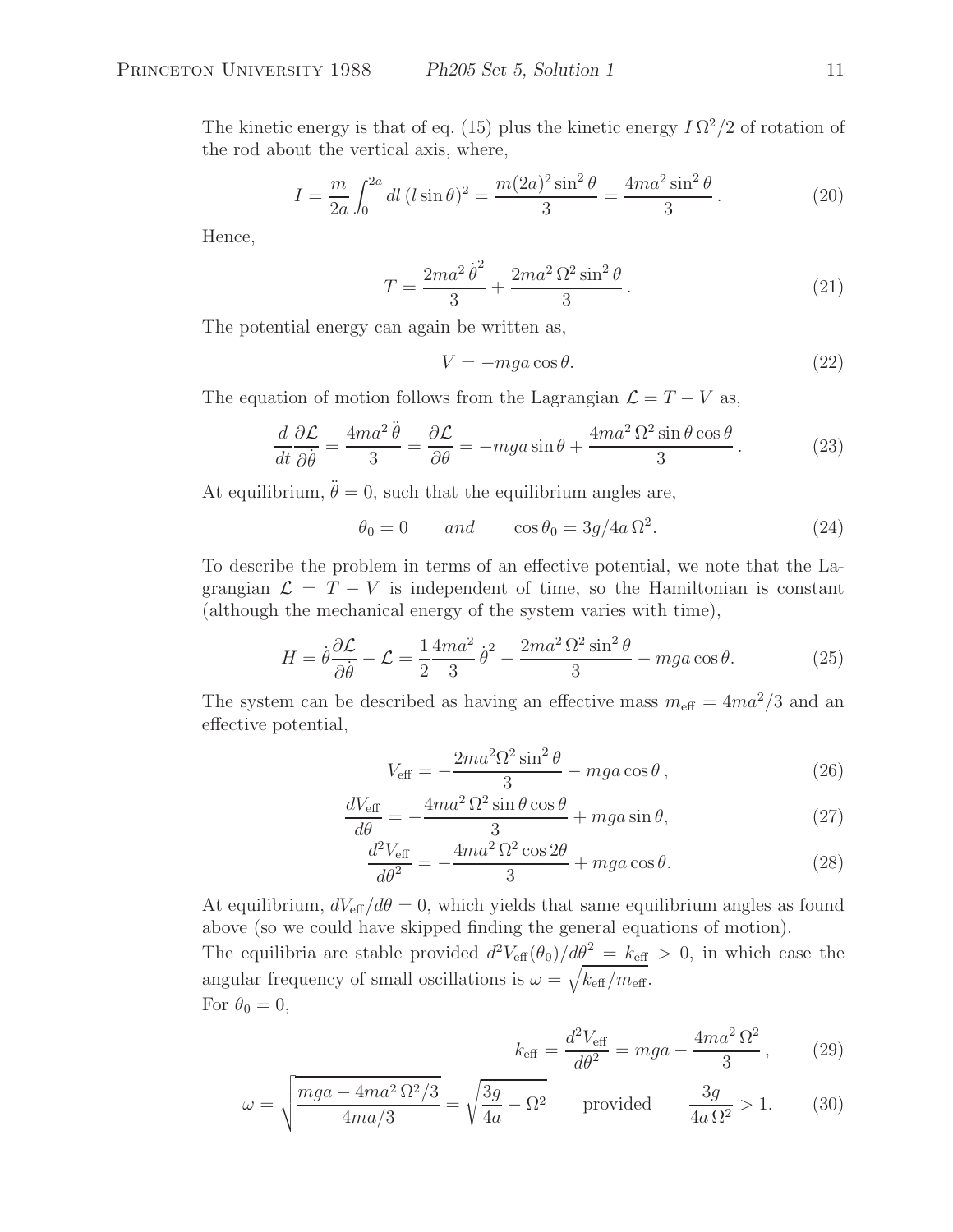For  $\cos \theta_0 = 3g/4a \Omega^2$ ,  $\cos 2\theta_0 = 2(3g/4a \Omega^2)^2 - 1$ 

$$
k_{\text{eff}} = \frac{d^2 V_{\text{eff}}}{d\theta^2} = mga \frac{3g}{4a \Omega^2} - \frac{4ma^2 \Omega^2}{3} \left[ 2\left(\frac{3g}{4a \Omega^2}\right)^2 - 1 \right]
$$

$$
= \frac{3mg^2}{4\Omega^2} - \frac{3mg^2}{2\Omega^2} + \frac{4ma^2 \Omega^2}{3} = \frac{4ma^2 \Omega^2}{3} - \frac{3mg^2}{4\Omega^2}, (31)
$$

$$
\omega = \sqrt{\frac{k_{\text{eff}}}{4ma^2/3}} = \sqrt{\Omega^2 - \frac{9g^2}{16a^2 \Omega^2}} = \Omega \sqrt{1 - \left(\frac{3g}{4a \Omega^2}\right)^2} \quad \text{provided} \quad \frac{3g}{4a \Omega^2} < 1. (32)
$$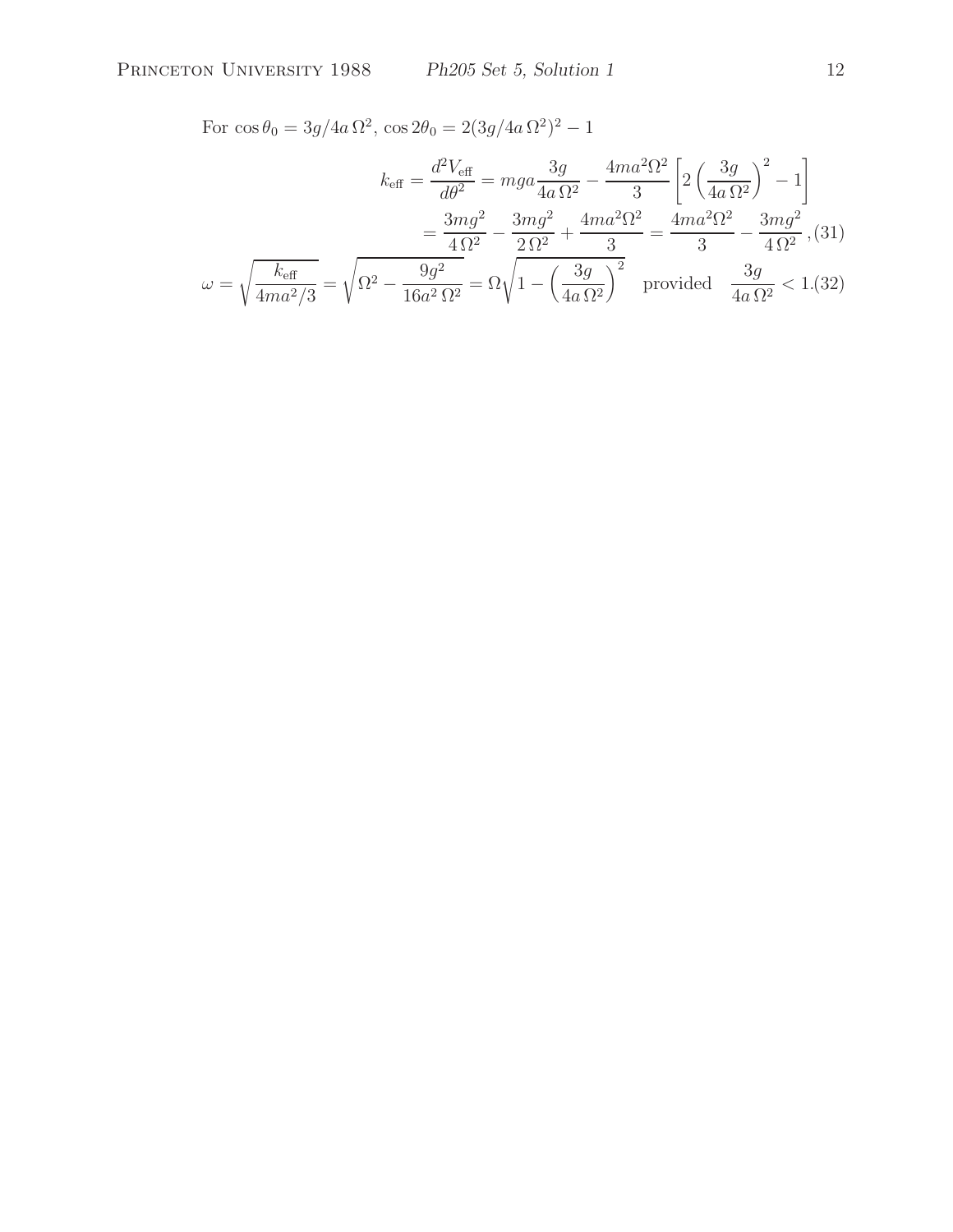2. This problem is Ex. 9, p. 401 of E.J. Routh, *The Advanced Part of a Treatise on the Dynamics of a System of Rigid Bodies*,  $6^{th}$  ed. (Macmillan, 1905), http://kirkmcd.princeton.edu/examples/mechanics/routh\_advanced\_rigid\_dynamics.pdf.

In an oscillatory mode, the mass  $m$  on the circular table of radius  $a$  moves in a straight line that passes through the center of the circle.<sup>5</sup> We take this line to be the x-axis, and the z-axis to be vertical.



The lengths of the strings on the table, from mass  $m$  to the n equally spaced points on the circle, are,

$$
d_j = \sqrt{a^2 - 2ax\cos\theta_j + x^2} \approx a\left(1 - \frac{x}{a}\cos\theta_j + \frac{x^2}{2a^2} - \frac{x^2}{2a^2}\cos^2\theta_j\right)
$$

$$
= a - x\cos\theta_j + \frac{x^2}{2a}\sin^2\theta_j. \tag{33}
$$

$$
\dot{d}_j = -\dot{x}\cos\theta_j + \frac{x\dot{x}\sin^2\theta_j}{2a}, \qquad \dot{d}_j^2 \approx \dot{x}^2\cos^2\theta_j = \frac{\dot{x}^2}{2}(1+\cos 2\theta_j), \tag{34}
$$

where  $\theta_j$  is the angle to the x-axis of the string connected to hanging mass j, and in the approximations we keep terms to second order in the small quantities x and  $\dot{x}$  in an analysis of small oscillations.

Then, the z-coordinate of mass j is  $z_j = -(l - d_j)$ , where l is the length of the string. The potential energy can be written as,

$$
V = \sum_{i} (-mgz_i) \approx -nmgl + mg \sum_{i} \left( a - 2x \cos \theta_i + \frac{x^2 \sin^2 \theta_i}{2a} \right). \tag{35}
$$

Now,

$$
\sum_{j} \cos \theta_{j} = Re \sum_{j} e^{i\theta_{j}} = Re e^{i\theta_{1}} \sum_{j} e^{(j-1)2\pi i/n} = Re e^{i\theta_{1}} \sum_{j} (e^{2\pi i/n})^{j-1}
$$

$$
= Re e^{i\theta_{1}} \frac{1 - (e^{2\pi i/n})^{n}}{1 - e^{2\pi i/n}} = 0,
$$
(36)

and,

$$
\sum_{j} \sin^2 \theta_j = \sum_{j} \frac{1 - \cos 2\theta_j}{2} = \frac{n}{2} - \sum_{j} \frac{\cos 2\theta_j}{2}.
$$
 (37)

<sup>&</sup>lt;sup>5</sup>There also exists an oscillatory mode in which mass  $m$  moves in a small circle, which is equivalent to the sum of two linear modes in directions 90◦ apart, and 90◦ out of phase. To find the angular frequency of these oscillations, it is sufficient to consider a single linear mode.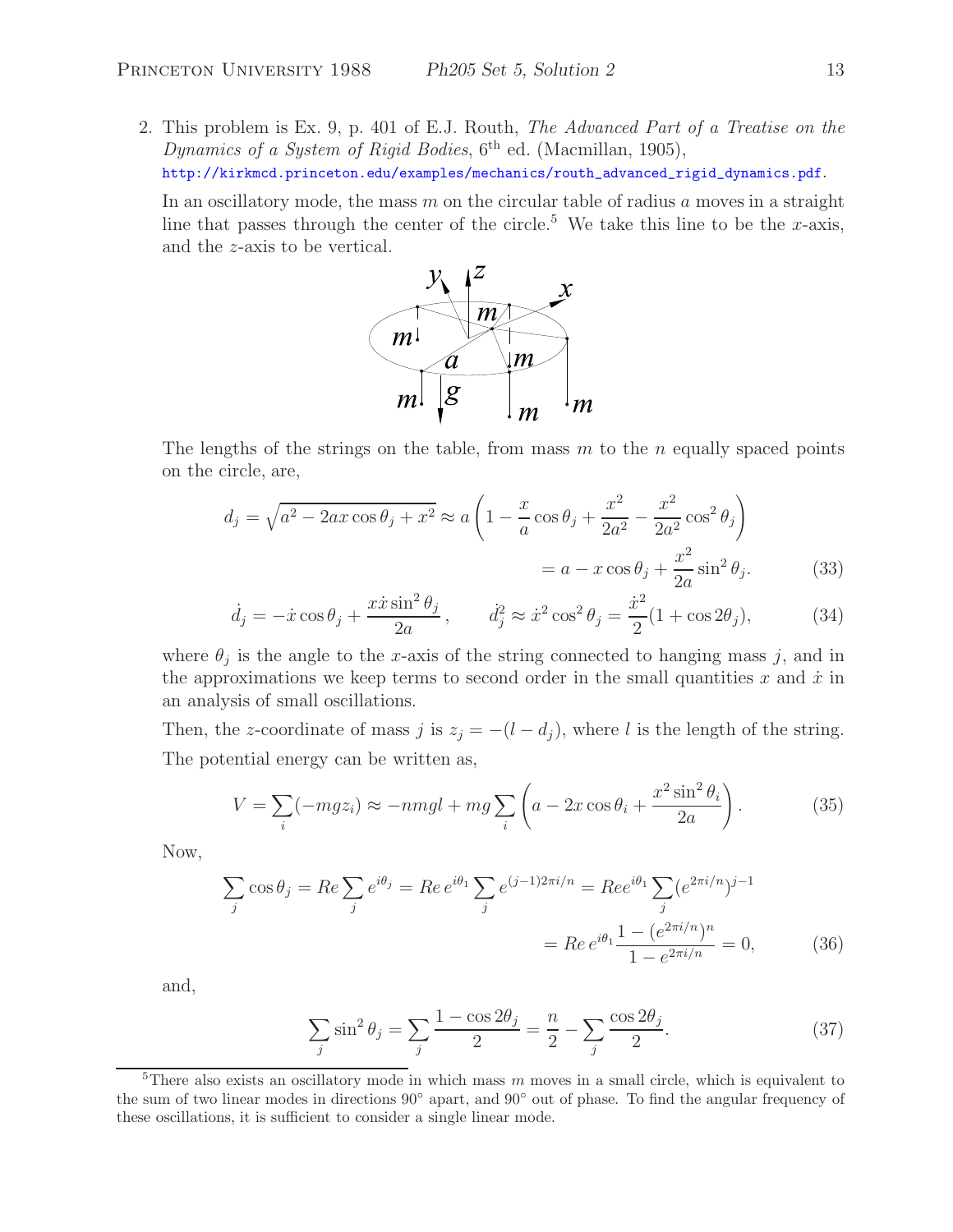For  $n \geq 3$ , the sum is zero, as in eq. (36), but for  $n = 2$  it is nonzero. So, for  $n \geq 3$ , the potential reduces to,

$$
V \approx nmg(a-l) + \frac{mgnx^2}{2a},\tag{38}
$$

which is springlike with effective spring constant  $k = mgn/a$ . The kinetic energy is,

$$
T = \frac{m\dot{x}^2}{2} + \sum_{j} \frac{m\dot{d}_j^2}{2} \approx \frac{m\dot{x}^2}{2} + \frac{m\dot{x}^2}{4} \sum_{j} (1 + \cos 2\theta_j) \rightarrow \frac{m\dot{x}^2}{2} \left(1 + \frac{n}{2}\right) \quad \text{for } n \ge 3. (39)
$$

For  $n \geq 3$  and small oscillations, the system reduces to one of effective mass  $m(n+2)/2$ and spring constant  $k = mgn/a$ , for which the angular frequency of the oscillations is.

$$
\omega = \sqrt{\frac{ng}{(n+2)a}}.\tag{40}
$$

We now return to the special case of  $n = 2$ .

For motion along the line between the two hanging masses, we have  $\theta_1 = 0$ ,  $\theta_2 = \pi$ ,  $\sum_j \sin^2 \theta_j = 0$ , and so the "oscillation" frequency is 0.

For motion transverse to the line between the two hanging masses, we have  $\theta_1 = \pi/2$ ,  $\theta_2 = -\pi/2$ ,  $\sum_j \sin^2 \theta_j = 2$  and  $\sum_j \cos 2\theta_j = -2$ , so the effective spring constant is  $mg/a$ , the effective mass is  $m/2$ , and the angular frequency of small oscillations is  $\omega = \sqrt{2g/a}.$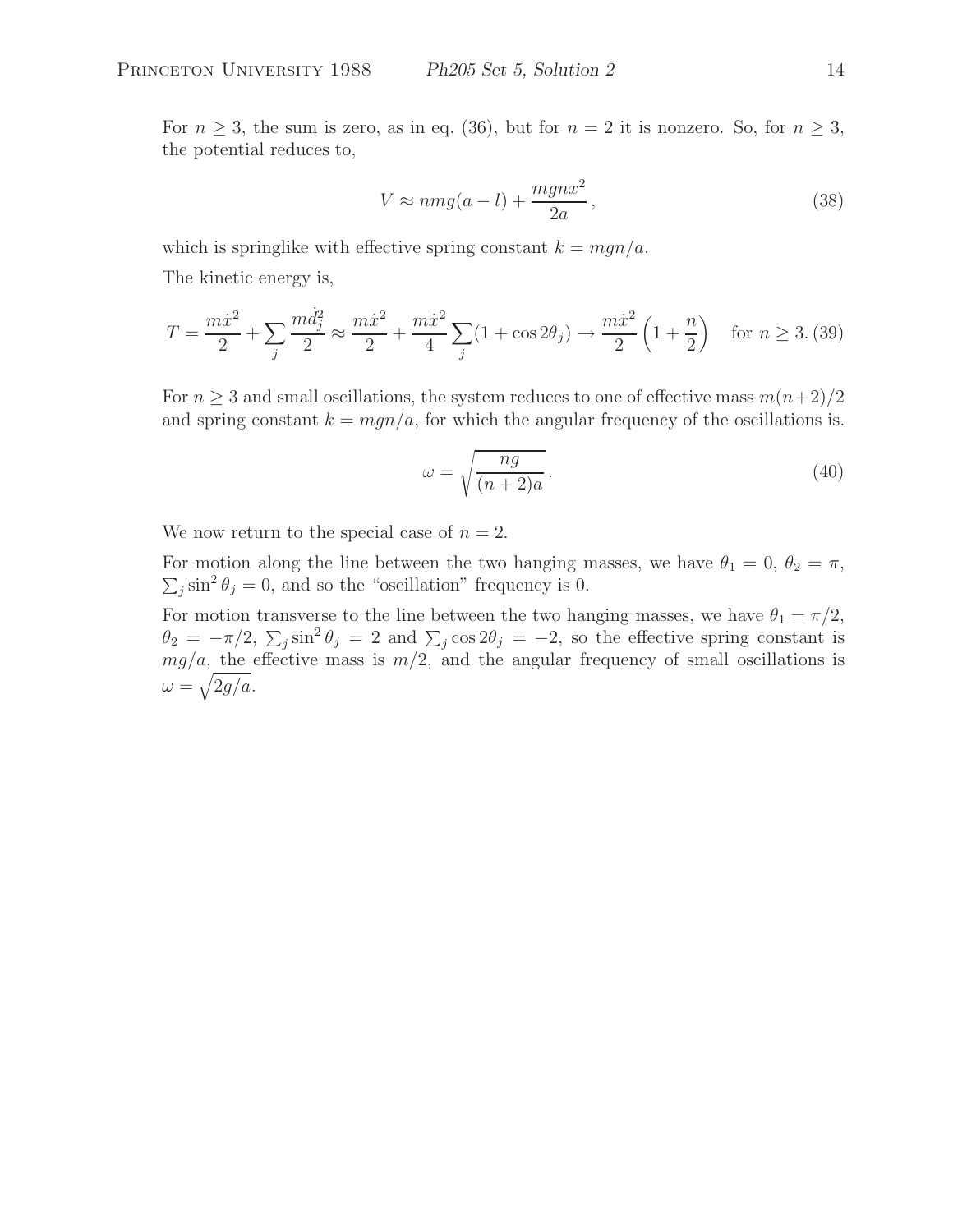3. For a particle sliding inside a cone of half angle  $\alpha$ ,



the kinetic energy is,

$$
T = \frac{mr^2}{2} + \frac{mr^2 \sin^2 \alpha \dot{\phi}^2}{2},
$$
\n(41)

the potential energy can be written as,

$$
V = mgr \cos \alpha. \tag{42}
$$

and the (conserved) angular momentum about the vertical axis is,

$$
L = mr^2 \sin^2 \alpha \dot{\phi}, \qquad \dot{\phi} = \frac{L}{mr^2 \sin^2 \alpha}.
$$
 (43)

The conserved energy of the system can then be written as,

$$
E = T + V = \frac{m\dot{r}^2}{2} + \frac{L^2}{2mr^2\sin^2\alpha} + mgr\cos\alpha \equiv \frac{m\dot{r}^2}{2} + V_{\text{eff}}.\tag{44}
$$

From the effective potential,

$$
\frac{dV_{\text{eff}}}{dr} = -\frac{L^2}{mr^3 \sin^2 \alpha} + mg \cos \alpha, \qquad k_{\text{eff}} = \frac{d^2 V_{\text{eff}}}{dr^2} = \frac{3L^2}{mr^4 \sin^2 \alpha} (>0). \tag{45}
$$

Given a value  $L_0$  of the angular momentum, the equilibrium radius  $r_0$  is for  $dV_{\text{eff}}/dr =$ 0,

$$
r_0 = \left(\frac{L_0^2}{m^2 g \sin^2 \alpha \cos \alpha}\right)^{1/3}, \qquad L_0 = m \sin \alpha \sqrt{r_0^3 g \cos \alpha}.
$$
 (46)

and the angular velocity of the particle in this equilibrium orbit is,

$$
\Omega = \dot{\phi}_0 = \frac{L_0}{mr_0^2 \sin^2 \alpha} = \frac{1}{\sin \alpha} \sqrt{\frac{g \cos \alpha}{r_0}}.
$$
\n(47)

The angular frequency of small oscillations is,

$$
\omega = \sqrt{\frac{k_{\text{eff}}}{m}} = \sqrt{\frac{3L_0^2}{m^2 r_0^4 \sin^2 \alpha}} = \sqrt{\frac{3g \cos \alpha}{r_0}} = \sqrt{3} \Omega \sin \alpha \tag{48}
$$

For  $\sin \alpha = 1/\sqrt{3}$  we have that  $\omega = \Omega$ , and the oscillating orbit is a tilted plane. For  $\sin \alpha = 1/2\sqrt{3}$  we have that  $\omega = \Omega/2$ , and the oscillating orbit takes 2 revolutions to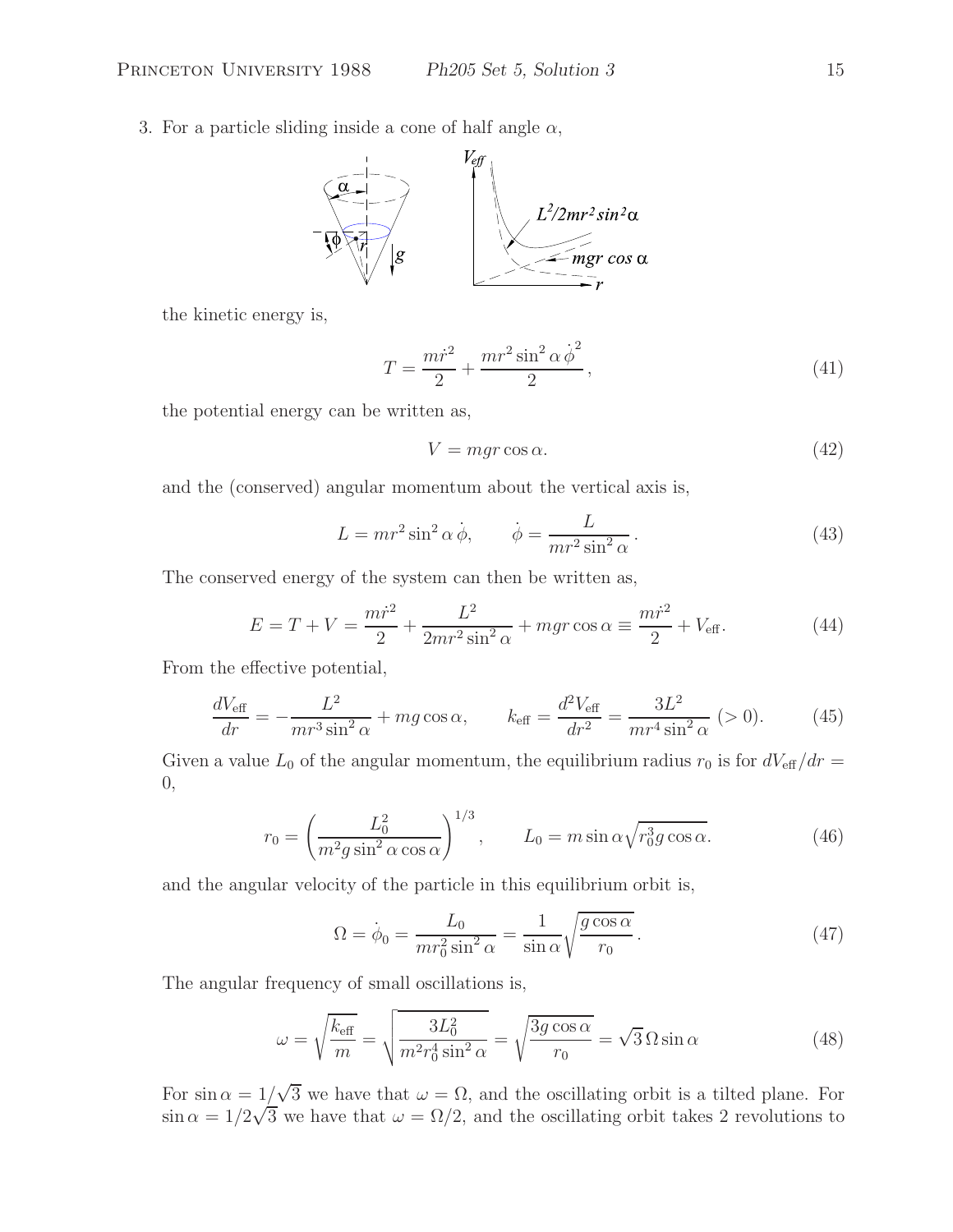return to the same place, as shown in the figure below with the first revolution in blue, and the second in red.



For  $\sin \alpha \geq 1/\sqrt{3}$ ,  $\omega \geq \Omega$ , the oscillating orbit is described as a "wobble" in Prob. 18, p. 399 of K.R. Symon, *Mechanics* (Addison-Wesley, 1971), http://kirkmcd.princeton.edu/examples/mechanics/symon\_71.pdf, while for  $\sin\alpha < 1/\sqrt{3}$ ,  $\omega < \Omega$ , the oscillating orbit is described as an "up-and-down spiraling motion".

*For a more exotic example of motion of a particle on a cone, see* http://kirkmcd.princeton.edu/examples/birkeland.pdf.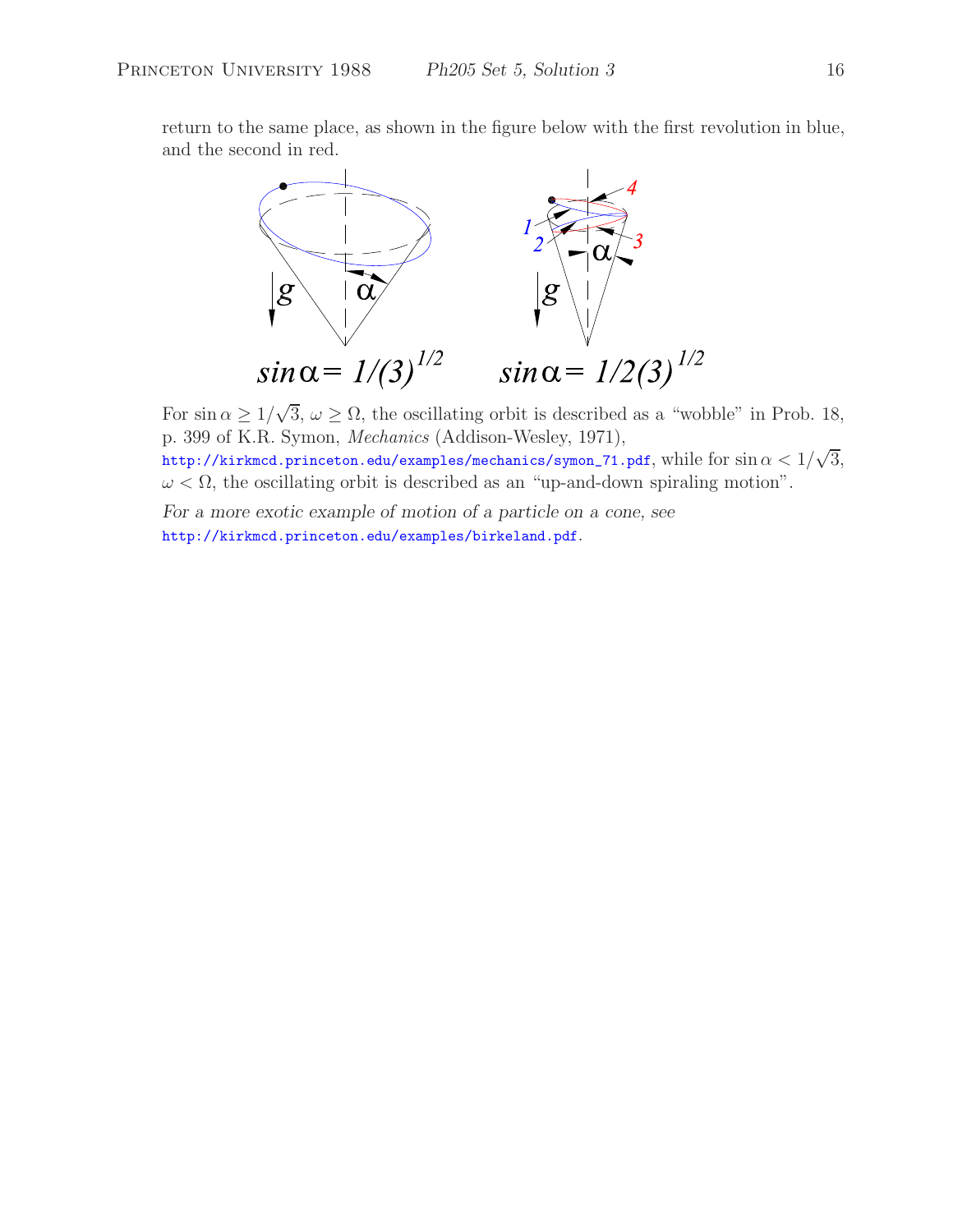4. In the problem of a central force, from a fixed point, acting on mass  $m$ , the motion lies in a plane perpendicular to, say, the z-axis. The angular momentum  $L = mr^2 \dot{\theta}$ , in a cylindrical coordinate system  $(r, \theta, z)$ , about the z axis is conserved, so we can write the (conserved) energy of the system as,

$$
E = \frac{m}{2}(\dot{r}^2 + r^2\dot{\theta}^2) + V(r) = \frac{m\dot{r}^2}{2} + \frac{L^2}{2mr^2} + V(r) \equiv \frac{m\dot{r}^2}{2} + V_{\text{eff}}\,,\tag{49}
$$

where the introduction of the effective potential,

$$
V_{\text{eff}} = \frac{L^2}{2mr^2} + V(r),\tag{50}
$$

renders the problem to be 1-dimensional.

For central potentials of the form,

$$
V(r) = -\frac{C}{r^{\lambda}},\tag{51}
$$

for constants C and  $\lambda$ , we have,

$$
\frac{dV_{\text{eff}}}{dr} = -\frac{L^2}{mr^3} + \frac{\lambda C}{r^{\lambda+1}}, \qquad \frac{d^2V_{\text{eff}}}{dr^2} = \frac{3L^2}{mr^4} - \frac{\lambda(\lambda+1)C}{r^{\lambda+2}},\tag{52}
$$

Equilibrium circular orbits for given angular momentum  $L_0$  exist at radius  $r_0$  such that  $dV_{\text{eff}}(r_0)/dr = 0,$ 

$$
r_0^{2-\lambda} = \frac{L_0^2}{\lambda C m}, \qquad \Omega = \dot{\theta}(r_0) = \frac{L_0}{mr_0^2}, \qquad (53)
$$

where  $\Omega$  is the (constant) angular velocity of the stable orbit.

The effective spring constant for small oscillations about the equilibrium circular orbit is,

$$
k_{\text{eff}} = \frac{d^2 V_{\text{eff}}(r_0)}{dr^2} = \frac{L_0^2}{mr_0^4} \left(3 - \frac{\lambda(\lambda + 1)Cmr_0^{2-\lambda}}{3L_0^2}\right) = \frac{L_0^2}{mr_0^4} (2 - \lambda). \tag{54}
$$

Stable orbits exists only if  $k_{\text{eff}} > 0$ , *i.e.*,

$$
\lambda < 2 \qquad \text{for stability.} \tag{55}
$$

For small oscillations of a perturbed orbit, relative to a stable circular orbit, we write the radial motion as,

$$
r(t) \approx r_0(1 + \epsilon \cos \omega t),\tag{56}
$$

where  $\epsilon \ll 1$  is a constant, and the angular frequency of the oscillation is,

$$
\omega = \sqrt{\frac{k_{\text{eff}}}{m}} = \frac{L_0}{mr_0^2} \sqrt{2 - \lambda} = \Omega \sqrt{2 - \lambda}.
$$
\n(57)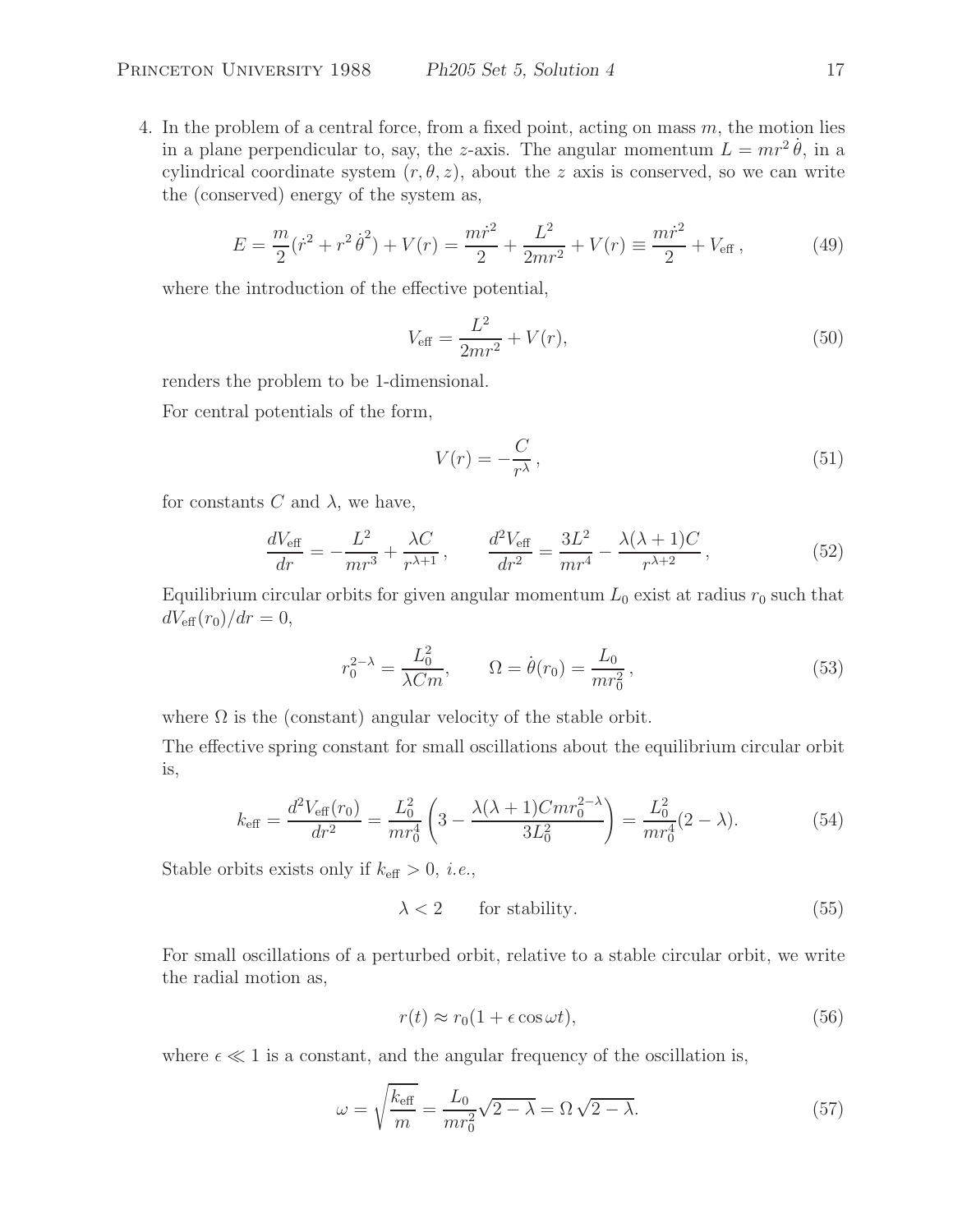The corresponding motion in  $\theta$  is then related by,

$$
\dot{\theta} = \frac{L_0}{mr^2} \approx \frac{L_0}{mr_0^2} (1 - 2\epsilon \cos \omega t) = \Omega (1 - 2\epsilon \cos \omega t),\tag{58}
$$

$$
\theta(t) = \Omega \left( \left( t - \frac{2}{\omega} \epsilon \sin \omega t \right) = \Omega \, t - \frac{2\epsilon}{\sqrt{2 - \lambda}} \sin \omega t. \tag{59}
$$

The oscillatory motion is simply periodic only if  $\omega$  is an integer multiple  $\Omega$ , *i.e.*, for  $\lambda = 1$  (gravity),  $-2$  (springs) or  $-7$ , as illustrated in the figures below, where  $\phi = \Omega t$ .



For  $\lambda = -2$ ,

 $r - r_0 = \epsilon r_0 \cos 2\Omega t$ ,  $r_0(\theta - \Omega t) = -\epsilon r_0 \sin 2\Omega t$ , (60)

which is uniform rotation with angular velocity  $-2\Omega$  relative to the point  $r_0, \Omega t$  in the rotating frame of the unperturbed orbit. That is, the motion can be described as motion in a circle (epicycle) about a point that moves in a circle.

This description in terms of an epicycle can also be applied to the cases of  $\lambda = 1$  and −7, and gives the correct shape of the perturbed orbit. However, in these cases, the epicycle model does not correctly predict where the oscillating mass is at time  $t^6$ . In particular, for  $\lambda = 1$  (gravity), we have,

$$
r - r_0 = \epsilon r_0 \cos \Omega t, \qquad r_0(\theta - \Omega t) = -2\epsilon r_0 \sin \Omega t, \tag{61}
$$

which corresponds to motion in an ellipse with major axis twice the minor axis, in the rotating frame of the unperturbed mass. We could call this relative, elliptical motion a "Newtonian epicycle".

 ${}^{6}$ To give a better description of gravitational orbits with large oscillations, Copernicus advocated use of epicycles upon epicycles (which can provide any desired accuracy. Kepler was the first to note that the a single ellipse suffices (for a single force center).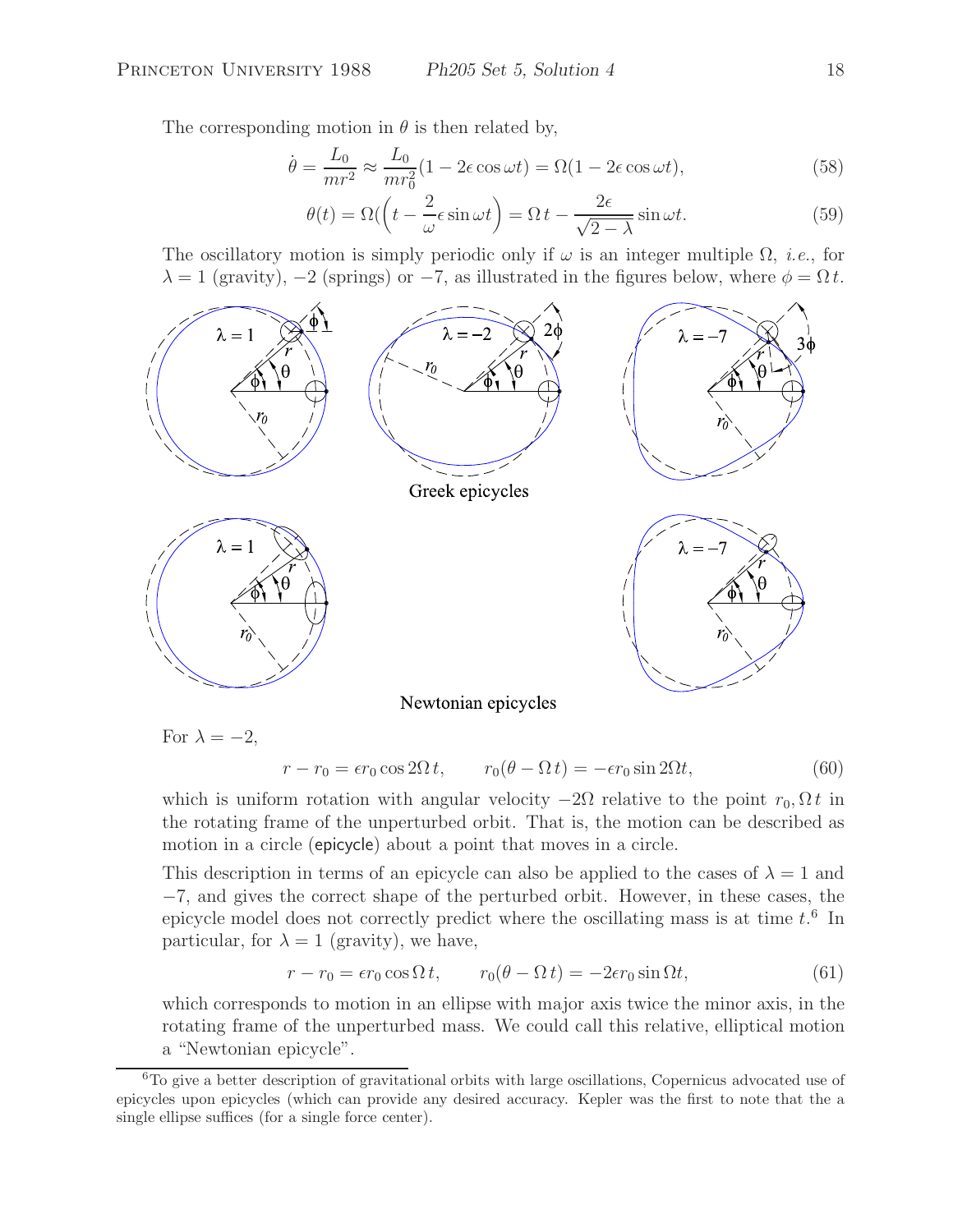5. (a) The angular velocity  $\omega$  of the orbit of a small mass m just above the surface of a spherical mass  $M = 4\pi \rho r^3/3$  of radius r and mass density  $\rho$  is related by,

$$
F = ma = m\omega^2 r = \frac{GmM}{r^2}, \qquad \omega^2 = \frac{GM}{r^3} = \frac{4\pi G\rho}{3}, \tag{62}
$$

so the period  $T = 2\pi/\omega$  is independent of r.

# (b) **Satellite Paradox.**

We use an energy method.

The energy of mass  $m$  in a (near) circular orbit about large mass  $M$  can be written as,

$$
E = \frac{mv^2}{2} - \frac{GMm}{r} = -\frac{GMm}{2r} = -\frac{mv^2}{2},
$$
\n(63)

noting that  $v^2 = \omega^2 r^2 = GM/r$ , as follows from eq. (62),

Due to the friction of the atmosphere, the satellite loses energy at rate,

$$
-\alpha v = \frac{dE}{dt} = -mv\dot{v}, \qquad v = v_0 + \alpha t, \qquad (64)
$$

$$
r = \frac{GM}{v^2} = \frac{GM}{(v_0 + \alpha t)^2} = \frac{GM}{(\sqrt{GM/r_0} + \alpha t))^2} = \frac{r_0}{(1 + \alpha t \sqrt{r_0/GM})^2}.
$$
(65)

The velocity  $v$  increases as the satellites falls down!

The loss of kinetic energy due to friction is compensated by the conversion of gravitational potential energy into kinetic energy (at twice the rate of the loss of energy).<sup>7</sup>

<sup>7</sup>Among the relevant literature, see D.G. King-Hele, *The Descent of an Earth-Satellite Through the Upper Atmosphere*, J. Brit. Interplanetary Soc. **15**, 314 (1956),

http://kirkmcd.princeton.edu/examples/mechanics/king-hele\_jbis\_15\_314\_56.pdf, L. Blitzer, *Satellite Paradox*, Am. J. Phys. **39**, 887 (1971),

http://kirkmcd.princeton.edu/examples/mechanics/blitzer\_ajp\_39\_887\_71.pdf.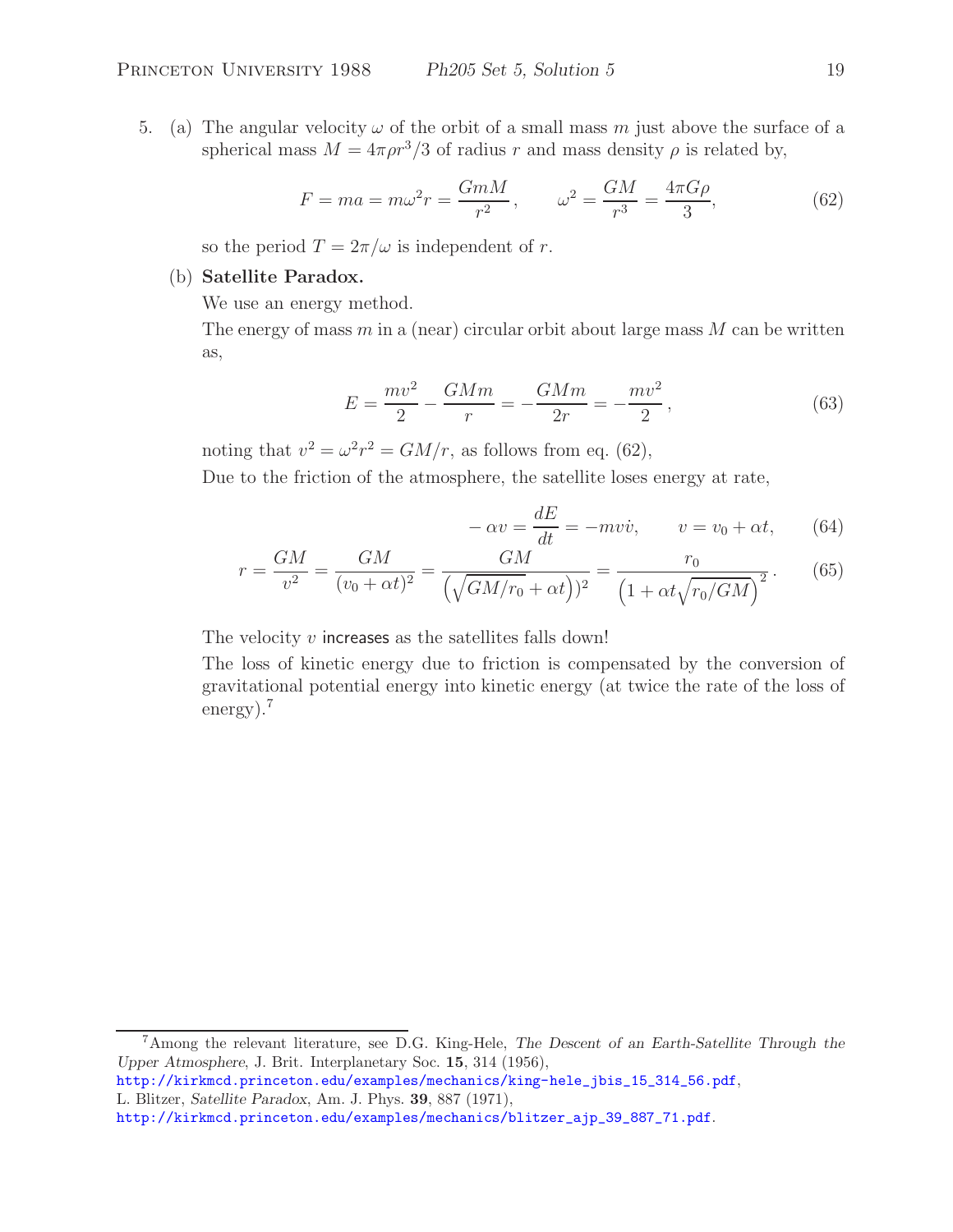6. *This is probs. 6.27-28, p. 271 of G.R. Fowles and G.L. Cassiday,* Analytical Mechanics*,* 7th *ed. (Thomson Brooks/Cole, 2004),* http://kirkmcd.princeton.edu/examples/mechanics/fowles\_chap6.pdf

A comet in a parabolic orbit about the Sun has its perihelion at distance p.



(a) A parabolic orbit is the case between the bound elliptical orbits (with total energy  $E < 0$ , and the unbound hyperbolic orbits (with total energy  $E > 0$ . That is, the total energy of a mass in a parabolic orbit is zero.

We could also note that the energy is  $E = mv^2/2 = GMm/r$ , so for large r,  $E \rightarrow mv_{\infty}^{2}/2$ . Also, angular momentum is conserved about the force center,  $L = mr \times v$ , so for large r, where v becomes parallel to the axis of the parabola, *we must have*  $v_{\infty} \to 0$ *, and hence*  $E = 0$ *.* 

*This argument does not hold for a hyperbolic trajectory, for which* **r** *becomes parallel to* **v***, so*  $v_{\infty}$  *can be/is* > 0*, and*  $E$  > 0*.* 

(b) Recalling the analysis of the orbit equation, p. 105 of

http://kirkmcd.princeton.edu/examples/Ph205/ph205l10.pdf,

we have that for energy  $E = 0$ , the equation of the parabola with respect to the force center of mass  $M$  is,

$$
\frac{1}{r} = \frac{GMm^2}{L^2}(1 + \cos\theta),\tag{66}
$$

where  $L$  is the angular momentum of mass  $m$  with respect to the force center. The perihelion  $p$  is then related by,

$$
\frac{1}{p} = \frac{2GMm^2}{L^2}, \qquad L = m\sqrt{2GMmp}.\tag{67}
$$

(c) The equation (66) of the parabolic orbit can be rewritten as,

$$
\frac{1}{r} = \frac{1 + \cos \theta}{2p}, \qquad \cos \theta = \frac{2p}{r} - 1.
$$
\n(68)

Hence the angle of the intersection of the comet's and the Earth's orbit (of radius a) about the Sun is given by,

$$
\cos \theta = \frac{2p}{a} - 1,\tag{69}
$$

which exists only if  $p < a$ .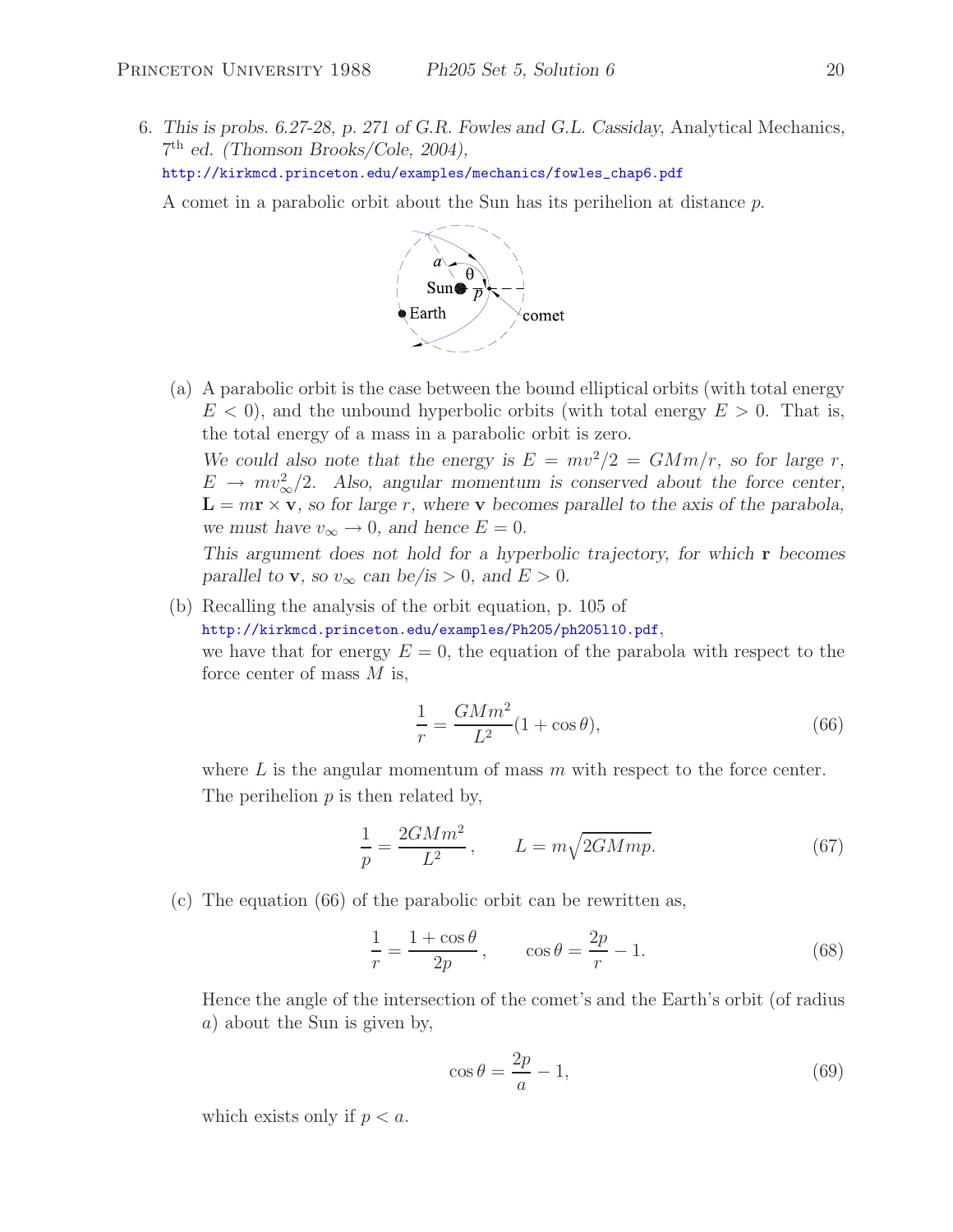(d) We recall p. 106 of the above link, which showed that the time  $t$  for the mass to move from the perihelion to radius  $r$  is related by, using eq. (67),

$$
t = \sqrt{\frac{m}{2}} \int_{p}^{r} \frac{r' dr'}{\sqrt{Er'^2 + GMmr' - L^2/2m}}.
$$
\n(70)

$$
t = \sqrt{\frac{1}{2GM}} \int_p^r \frac{r' dr'}{\sqrt{r'-p}} = \sqrt{\frac{1}{2GM}} \int_0^{r-p} \frac{(x+p)}{\sqrt{x}} dx
$$

$$
= \sqrt{\frac{1}{2GM}} \left(\frac{2}{3}(r-p)^{3/2} + 2p(r-p)^{1/2}\right) = \frac{1}{3} \sqrt{\frac{2r^3}{GM}} \sqrt{1 - \frac{p}{r}} \left(1 + \frac{2p}{r}\right). \tag{71}
$$

Hence, the time spent by the comet inside the Earth's orbit (of radius  $a$ ) is,

$$
T = \frac{2}{3} \sqrt{\frac{2a^3}{GM}} \sqrt{1 - \frac{p}{a}} \left(1 + \frac{2p}{a}\right) \qquad \text{(for } p < a\text{)}.
$$
\n
$$
\tag{72}
$$

The maximum time is related by,

$$
\frac{dT}{dp} = 0 = \frac{2}{3} \sqrt{\frac{2a^3}{GM}} \left[ -\frac{1}{2a\sqrt{1-\frac{p}{a}}} \left( 1 + \frac{2p}{a} \right) + \frac{2}{a} \sqrt{1-\frac{p}{a}} \right], \qquad \frac{p}{a} = \frac{1}{2}, \tag{73}
$$

$$
T_{\text{max}} = \frac{4}{3} \sqrt{\frac{a^3}{GM}} = \frac{2}{3\pi} \left( 2\pi \sqrt{\frac{a^3}{GM}} \right) = 0.21 \,\text{yr} \approx 11 \,\text{weeks.} \tag{74}
$$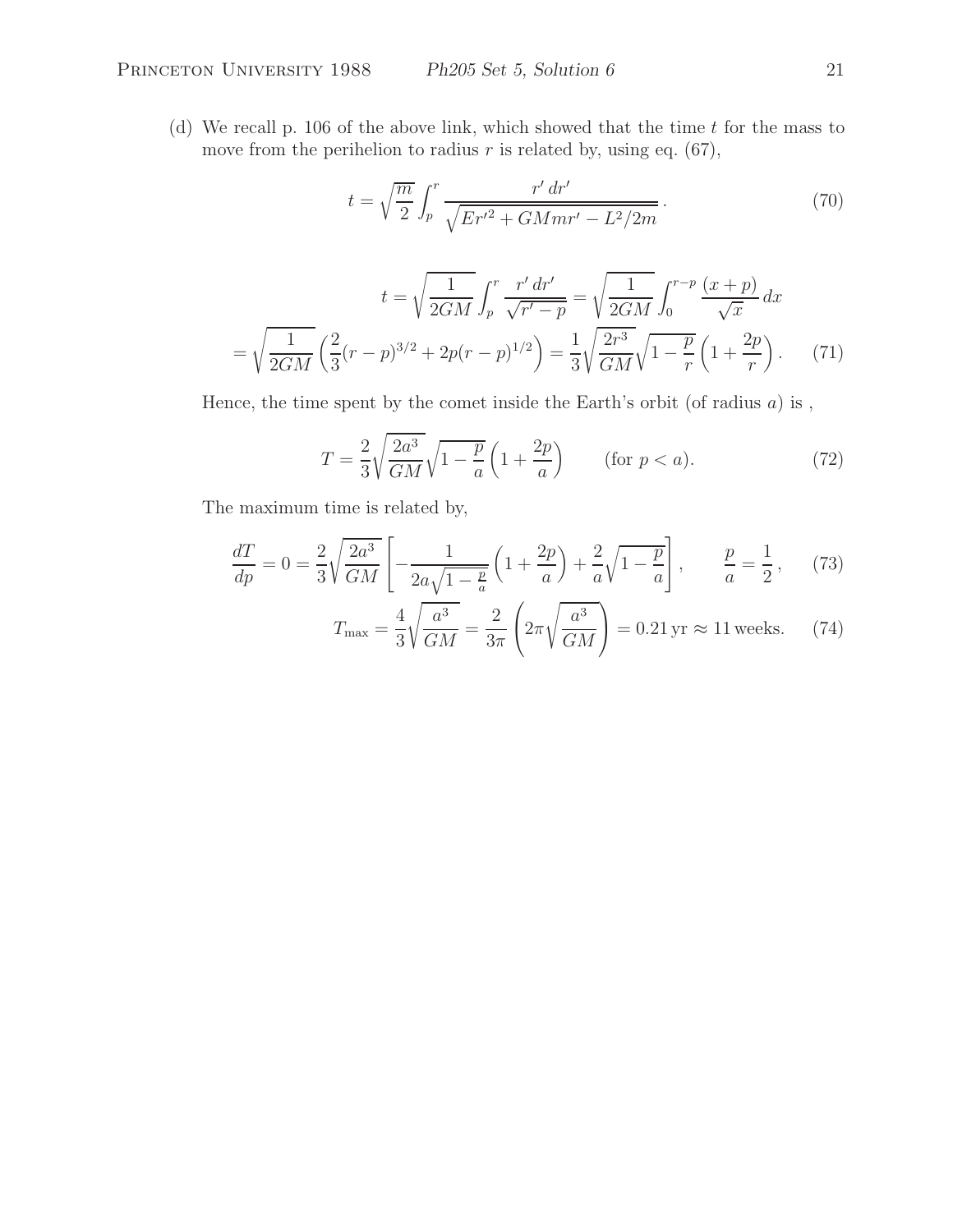7. This is Prob. 50, p. 154 of K.R. Symon, *Mechanics*, 3rd ed. (Addison-Wesley, 1971), http://kirkmcd.princeton.edu/examples/mechanics/symon\_71.pdf.

The effective potential for a particle of mass  $m$  and angular momentum  $L$  about the origin, subject to the attractive central force,

$$
F = -\frac{C}{r^3}, \qquad V = -\frac{C}{2r^2}, \tag{75}
$$

with 
$$
C > 0
$$
 is,  

$$
V_{\text{eff}} = \frac{L^2}{2mr^2} + V = \frac{L^2}{2mr^2} - \frac{C}{2r^2} = \frac{L^2 - 2mC}{2mr^2},
$$
(76)

$$
\frac{dV_{\text{eff}}}{dr} = -\frac{L^2 - 2mC}{mr^3},\qquad(77)
$$

$$
\frac{d^2V_{\text{eff}}}{dr^2} = \frac{3(L^2 - 2mC)}{mr^4}.
$$
\n(78)

Circular orbits (with  $dV_{\text{eff}}(r_0)/dr = 0$ ) are possible with any radius  $r_0$ , but only for angular momentum  $L = \sqrt{2mC}$ . However, none of these circular orbits is stable, since the effective spring constant  $k_{\text{eff}} = d^2 V_{\text{eff}}(r_0)/dr^2$  is 0.

To discuss the form of the orbits, we consider the orbit equation,

$$
\frac{d^2u}{d\theta^2} = -u - \frac{m}{L^2u^2}F(1/u) = u\left(\frac{Cm}{L^2} - 1\right) \equiv \beta u,\tag{79}
$$

where  $L$  is the nonzero angular momentum about the force center. Hence, for orbits with initial conditions  $u_0$  and  $du/d\theta|_0 = -u^2 dr/d\theta|_0 = u'_0$ ,

$$
u = u_0 \cosh \beta \theta + \frac{u'_0}{\beta} \sinh \beta \theta = a e^{\beta \theta} + b e^{-\beta \theta}, \qquad (\beta > 0), \tag{80}
$$

$$
u = u_0 + u'_0 \theta,
$$
  $(\beta = 0),$  (81)

$$
u = u_0 \cos \beta \theta - \frac{u'_0}{\beta} \sin \beta \theta = u_0 \cos(|\beta| \theta) + \frac{u'_0}{|\beta|} \sin(|\beta| \theta). \qquad (\beta < 0). \tag{82}
$$

Circular orbits correspond to the form (81) with  $u'_0 = 0$  (and  $L^2 = 2mC$ ). However, for any nonzero value of  $u'_0$ , these orbits are spirals, either in to the origin or out to infinity.

Orbits of the form (80) are inward spirals for increasing  $\theta$  if  $a = 0$ , but in general spiral outwards after possible inward behavior for small (positive)  $\theta$ .

Orbits of the form (82) have  $u = 0$  ( $r = \infty$ ) for some value of  $\theta$  in the interval  $-\pi/|\beta| < \theta < \pi/|\beta|$ . For example, orbits with  $u'_0 = 0$  have the form  $r = r_0/\cos \beta\theta$ ; a few of these are sketched below.

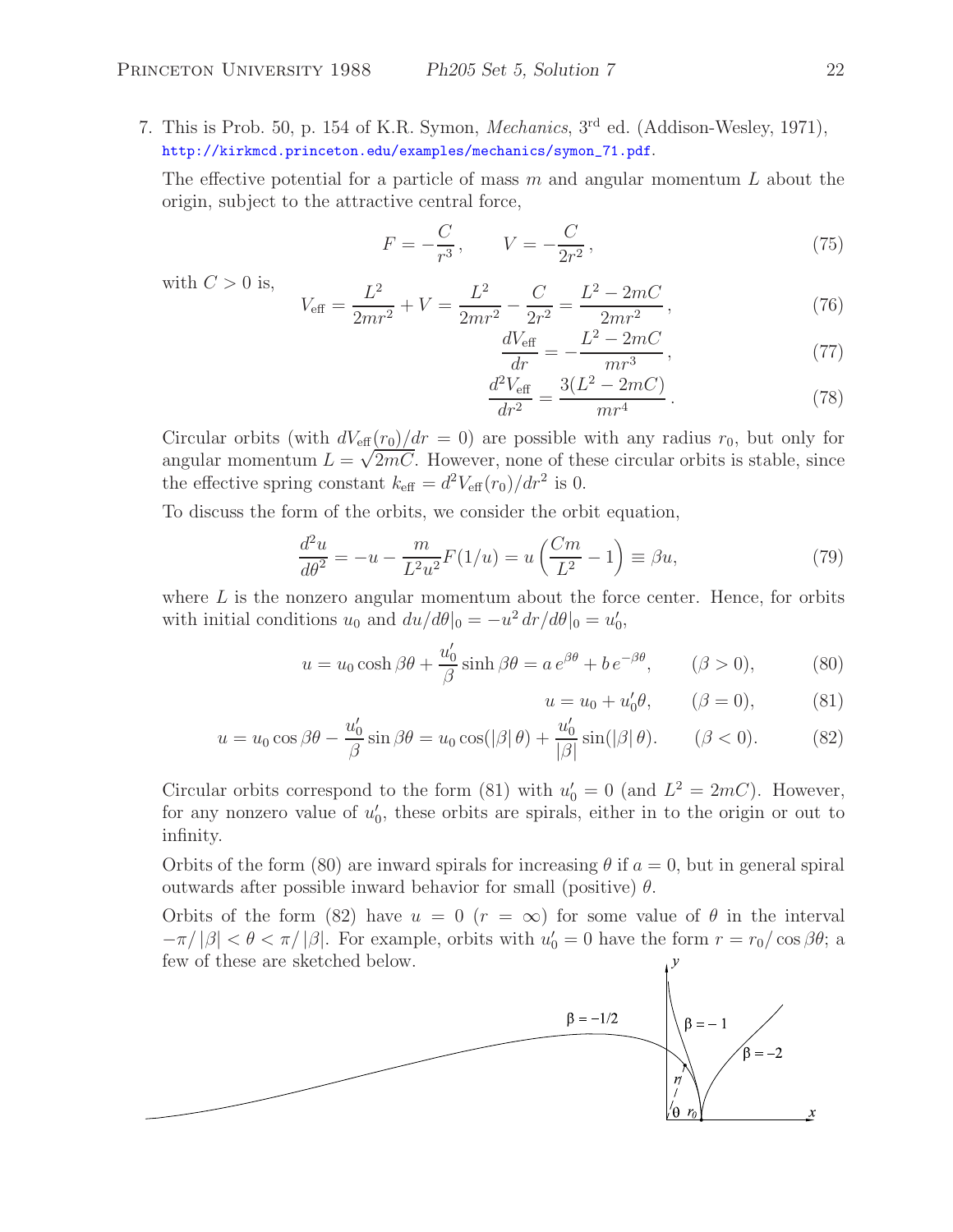8. The orbit equation for the force law,

$$
F = -\frac{Am}{r^2} - \frac{Bm}{r^3},\tag{83}
$$

is,

$$
\frac{d^2u}{d\theta^2} = -u - \frac{m}{L^2u^2}F(1/u) = \frac{Am^2}{L^2} - u\left(1 - \frac{Bm^2}{L^2}\right) \equiv \alpha - \beta^2 u,\tag{84}
$$

where  $\alpha = Am/L^2$ ,  $\beta = \sqrt{1 - Bm^2/L^2}$  and L is the nonzero angular momentum of mass m about the force center.

Consequently, the orbit has the form,

$$
u = \frac{1}{r} = \frac{\alpha}{\beta^2} + C\cos\beta\theta.
$$
 (85)

We are concerned with a possible, small correction,  $-B/r^2$ , to the Newtonian gravitational force,  $-a/r^2$ , so  $\beta = \sqrt{1 - Bm^2/L^2}$  differs only slightly from unity, and the orbits are very similar to the elliptical orbits of Kepler and Newton. So, we infer that the form (85) can be written as,

$$
u = \frac{1}{r} = \frac{1 + \epsilon \cos \beta \theta}{a(1 - \epsilon^2)},
$$
\n(86)

where a is the semimajor axis of the orbital ellipse,  $\epsilon$  is the eccentricity, and the departure from the Newtonian form is in the factor  $\cos \beta \theta$ , which implies that the ellipse precesses slowly. The sense of the precession is in the direction of the orbital motion, since  $\beta < 1$ , such that  $\theta$  must increase by greater than  $2\pi$  from one perihelion to the next.

Writing  $\beta = 1 - \delta$ , we have that  $\delta = Bm^2/2L^2$ , and the perihelion advances by,

$$
\Delta\theta = \frac{2\pi}{\beta} - 2\pi \approx 2\pi\delta = \frac{\pi B m^2}{L^2},\qquad(87)
$$

per orbital revolution.

From p. 96 of http://kirkmcd.princeton.edu/examples/Ph205/ph205l9.pdf, we have that,

$$
L = \frac{2\pi ma^2\sqrt{1 - \epsilon^2}}{T},\tag{88}
$$

while from Kepler's 3<sup>rd</sup> law,

$$
T^2 = \frac{4\pi^2 a^3}{A} \,. \tag{89}
$$

Then,

$$
L^{2} = 4\pi^{2} m^{2} a^{4} (1 - \epsilon^{2}) \frac{A}{4\pi^{2} a^{3}} = Am^{2} a (1 - \epsilon^{2}),
$$
\n(90)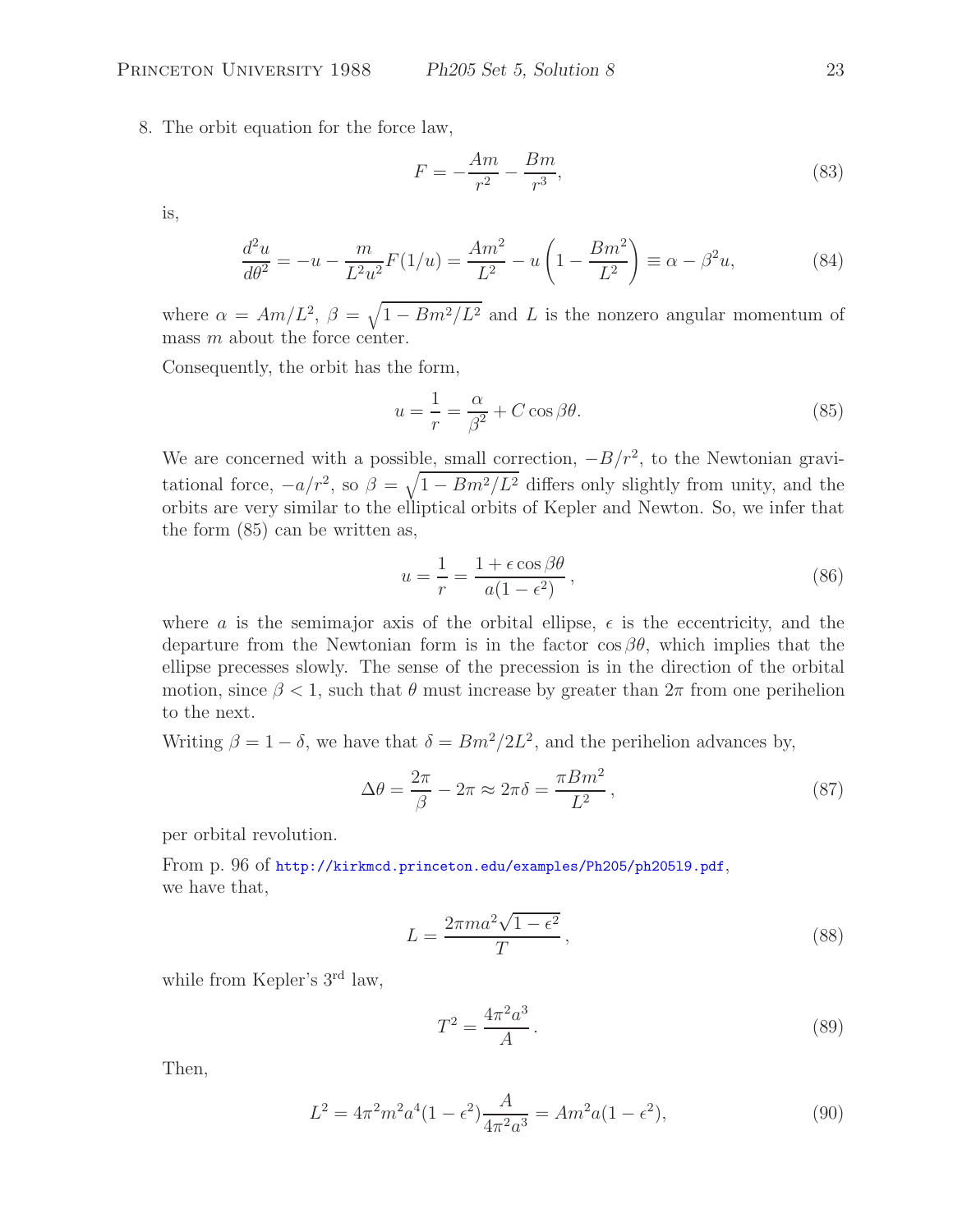and,

$$
\Delta\theta = \frac{\pi B m^2}{L^2} = \frac{B}{2Aa(1 - \epsilon^2)} = \frac{\pi\eta}{1 - \epsilon^2},\tag{91}
$$

where  $\eta = B/Aa \ll 1$ .

The orbital period of Mercury is 0.24 Earth years, so in 100 Earth years, Mercury has  $100/0.24 = 416.7$  orbital periods. During this time, the perihelion of Mercury advances by  $40'' = 40/60 \cdot 60 \cdot (180/\pi) = 1.9 \times 10^{-4}$  rad, which is also  $416.7\Delta\theta = 1360\eta$ , for  $\epsilon_{\text{Mercury}} = 0.206.$ 

Altogether, the model of gravity with a  $1/r^3$  correction could explain the advance of the perihelion of Mercury if,

$$
\eta = \frac{B}{Aa} = \frac{1.9 \times 10^{-4}}{1360} = 1.4 \times 10^{-7}.
$$
\n(92)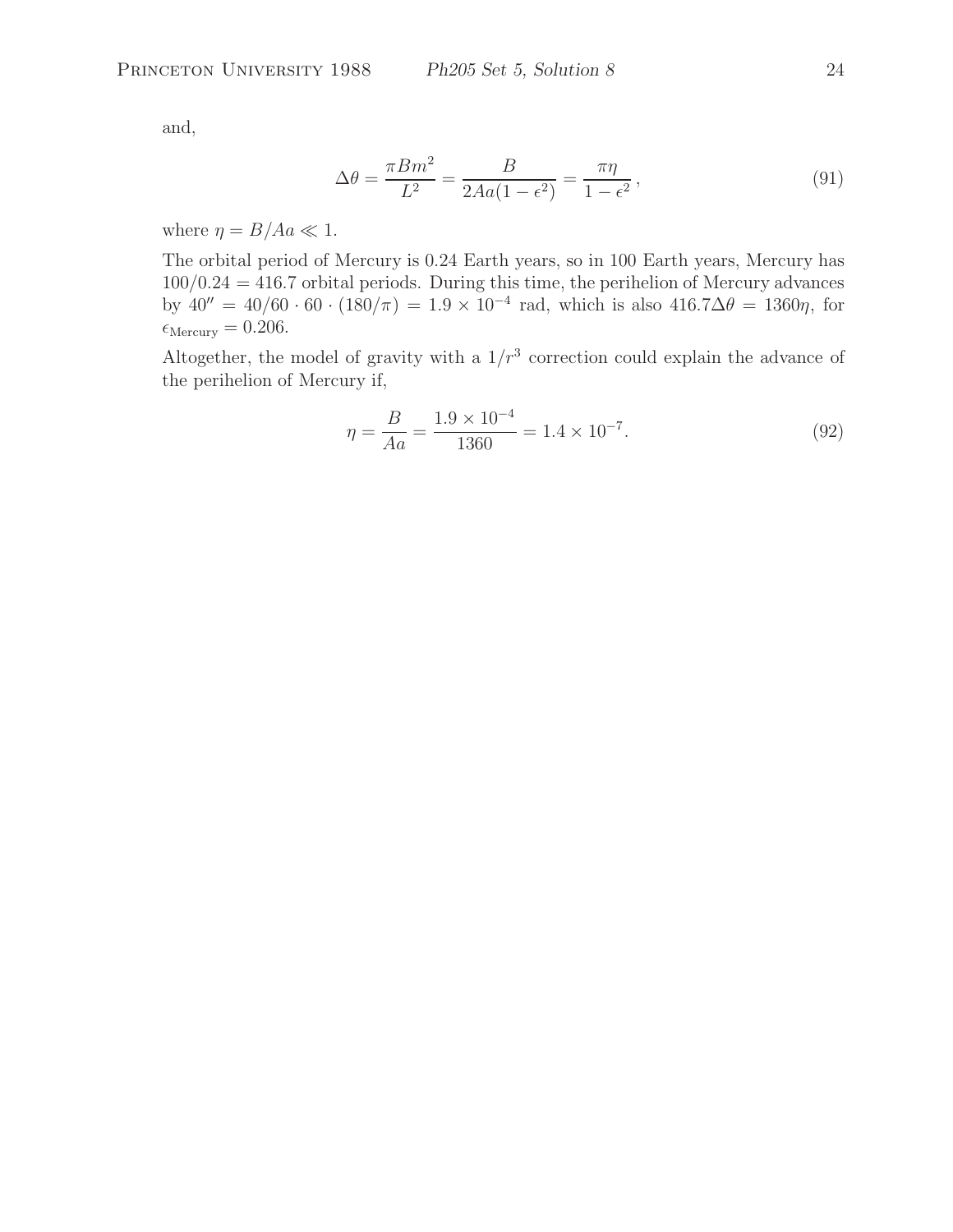### Princeton University 1988 *Ph205 Set 5, Solution 9* 25

9. (a) For the gravitational potential,

$$
V = -\frac{GMm}{r} - \frac{GMm\eta R^2 (1 - 3\cos^2\theta)}{5r^3},
$$
\n(93)

for interaction in with mass m at distance r from the Sun, of mass  $M$ , the effective potential is,

$$
V_{\text{eff}} = V + \frac{L^2}{2mr^2} = -\frac{GMm}{r} - \frac{GMm\eta R^2}{5r^3} + \frac{L^2}{2mr^2},\tag{94}
$$

$$
\frac{dV_{\text{eff}}}{dr} = \frac{GMm}{r^2} + \frac{3GMm\eta R^2}{5r^4} - \frac{L^2}{mr^3},\tag{95}
$$

$$
\frac{d^2V_{\text{eff}}}{dr^2} = -\frac{2GMm}{r^3} - \frac{12GMm\eta R^2}{5r^5} + \frac{3L^2}{mr^4}.
$$
\n(96)

where M is the mass of the Sun, and the motion is in the plane  $\theta = 90^{\circ}$ . For the equilibrium circular orbit of radius  $r_0$ , the angular momentum is  $L =$  $mr_0^2\Omega$ , where  $\Omega$  is the equilibrium angular velocity, and the condition that eq. (95) be zero at equilibrium tells us that,

$$
0 = \frac{GMm}{r_0^2} + \frac{3GMm\eta R^2}{5r_0^4} - m\Omega^2 r_0, \qquad \frac{1}{r_0^3} = \frac{\Omega^2}{GM} - \frac{3\eta R^2}{5r_0^5},\tag{97}
$$

which is a perturbed version of Kepler's 3<sup>rd</sup> law.

The effective spring constant for small oscillations about the equilibrium orbit is,

$$
k_{\text{eff}}(r_0) = \frac{d^2 V_{\text{eff}}}{dr^2} = -\frac{2GMm}{r_0^3} - \frac{12GMm\eta R^2}{5r_0^5} + 3m\Omega^2 = m\Omega^2 - \frac{6GMm\eta R^2}{5r_0^5},
$$
(98)

and the angular frequency of the small oscillations is,

$$
\omega = \sqrt{\frac{k_{\text{eff}}}{m}} = \Omega \sqrt{1 - \frac{6GM\eta R^2}{5\Omega^2 r_0^5}} \approx \Omega \left(1 - \frac{3GM\eta R^2}{5\Omega^2 r_0^5}\right) \equiv \Omega(1 - \delta). \tag{99}
$$

The period of a perturbed orbit is  $2\pi/\omega$ , which is slightly larger than that of a circular orbit. As such, the perihelion of a perturbed orbit advances, with angular velocity

$$
\omega_{\text{precess}} \approx \Omega \delta = \frac{3GM\eta R^2}{5\Omega r_0^5} \,. \tag{100}
$$

The observed precession of the perihelion of Mercury,  $40''$  per century, corresponds to an angular velocity of the precession,

$$
\omega_{\text{precess}} = \frac{40}{60 \cdot 60 \cdot 180/\pi \cdot 100\pi \times 10^7} = 6.2 \times 10^{-14} \text{ rad/s.}
$$
 (101)